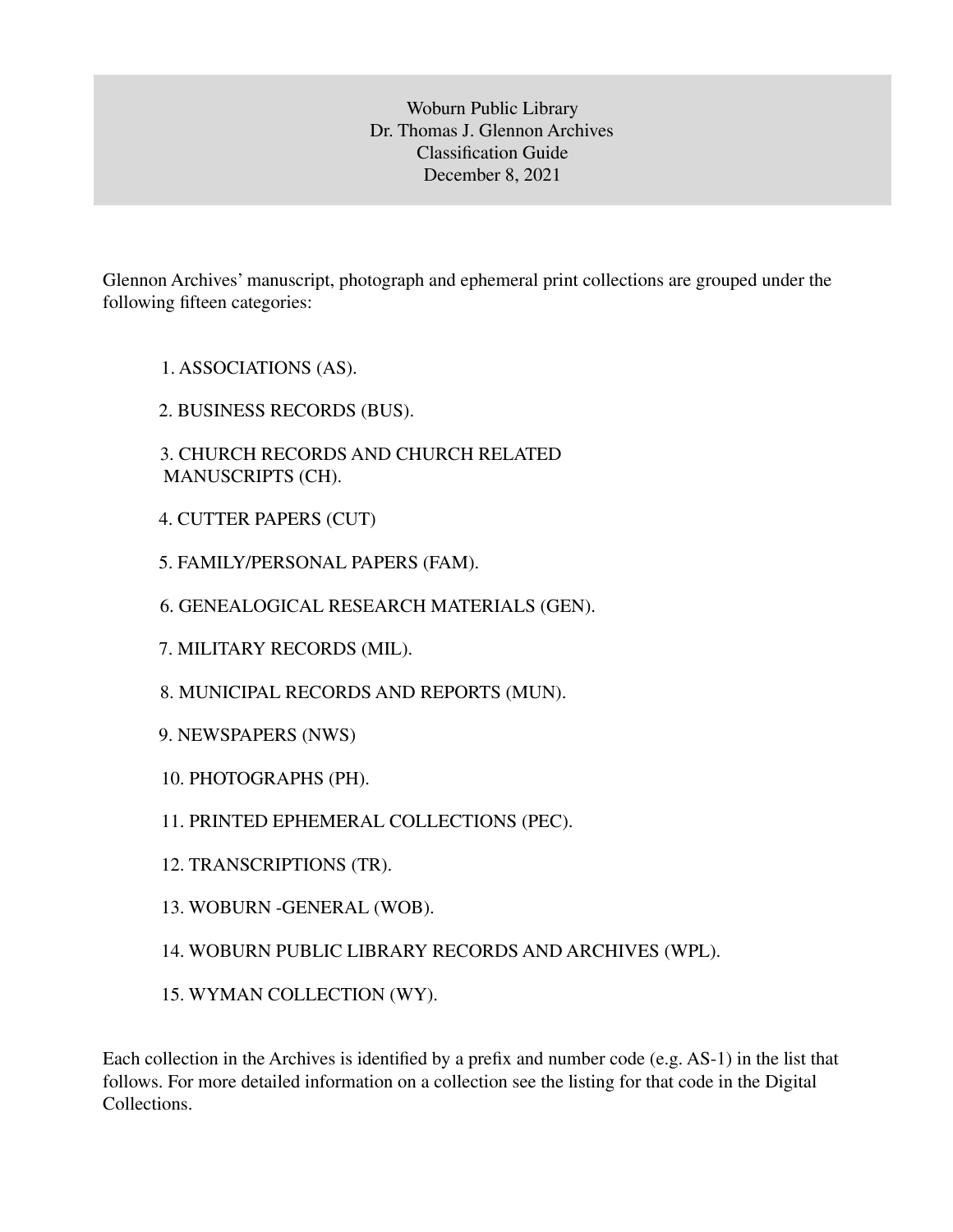#### ASSOCIATIONS (AS).

Records created by social or professional organizations.

AS

1. Woburn Agricultural and Mechanic Association Records, 1830-83.

2. Middlesex East District Medical Society Records, 1850-1965.

3. Towanda Club Collection, 1897-1924.

4. Woburn Musical Association Records, 1854-1856.

5. Rumford Historical Association Collection, 1892-1915.

6. Woburn Young Mens Society Records, 1835-1853.

7. Woburn Temperance Associations Collection, 1828-1882.

8. Woburn Woman's Club Records, 1893-1940, c. 1980's, 1993.

9. Woburn Historical Society Records, 1947-1958.

10. Baldwin Historical Society Records, c. 1980's.

11. Tennis Club of Woburn Records, 1915-1916.

12. Liberty Association Records, c. 1840's.

13. Woburn Kiwanis Club Good-will Project in Japan report, c. 1950's.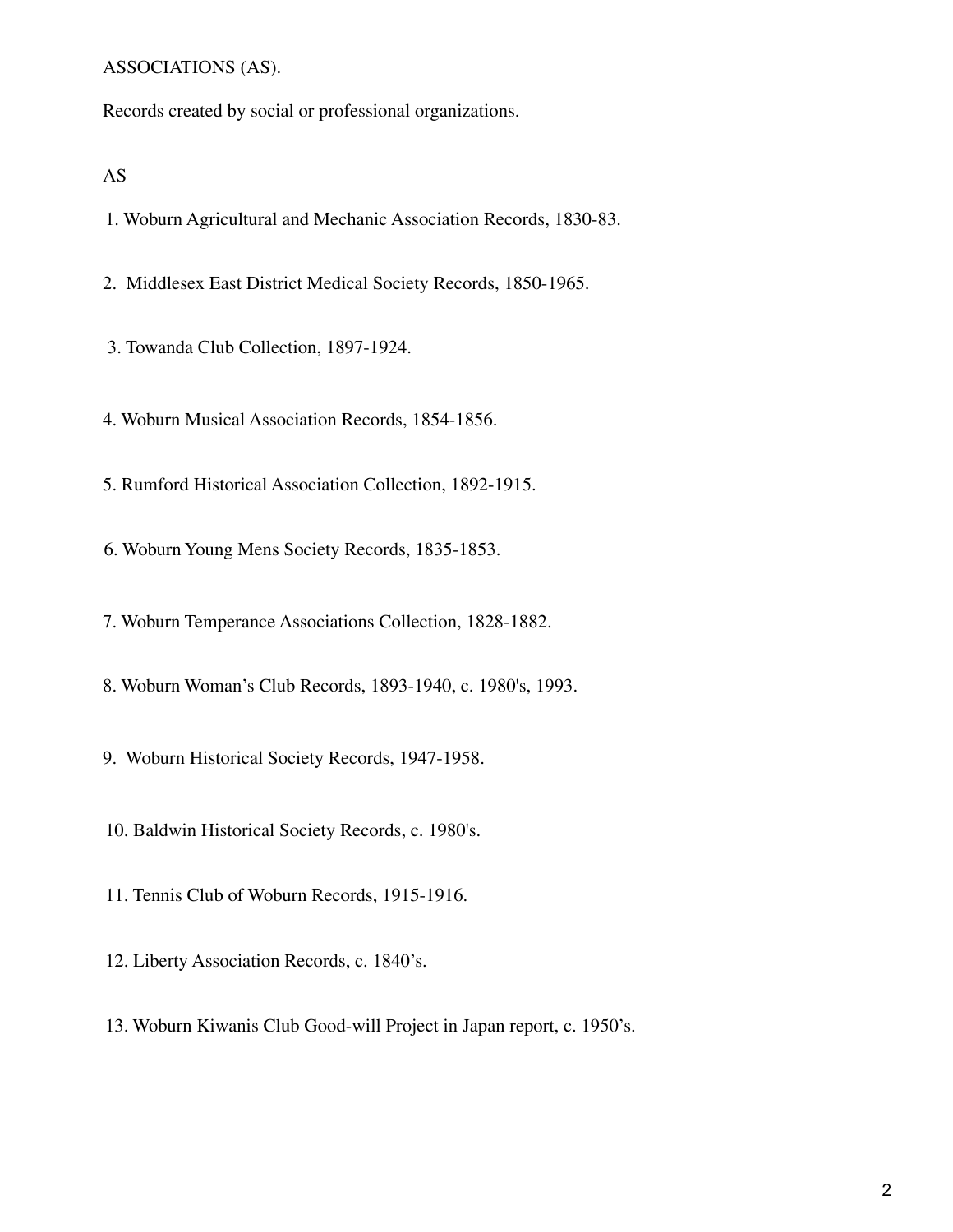## BUSINESS RECORDS (BUS).

Account books and other original records of business enterprises. See also collections in the FAM category which may include business records of certain families and the PEC category which includes printed and ephemeral materials from businesses.

## BUS

- 1. James F. Baldwin Records, 1787-1822.
- 2. Middlesex Canal Company Stock Ledger, 1826-45.
- 3. Thompson and Tay Records, 1771-1895.
- 4. Alpha Thompson Records, 1813-44.
- 5. Middlesex Canal Company Ledgers, 1799-1804.
- 6. Colonel John Wade Records, 1805, 1807, 1810-1837.
- 7. Ebenezer N. Blake Records, 1797-1827, 1864-1889, 1926.
- 8. S. & W. Fox Records, 1827-1829.
- 9. Woburn Merchants Receipts, 1867-1897.
- 10. John Cummings Co. Records, c. 1880's
- 11. Edmund A Walsh Funeral Service Records, 1934-1967
- 12. # not used.
- 13. Middlesex Canal Company Records. 1794-1852.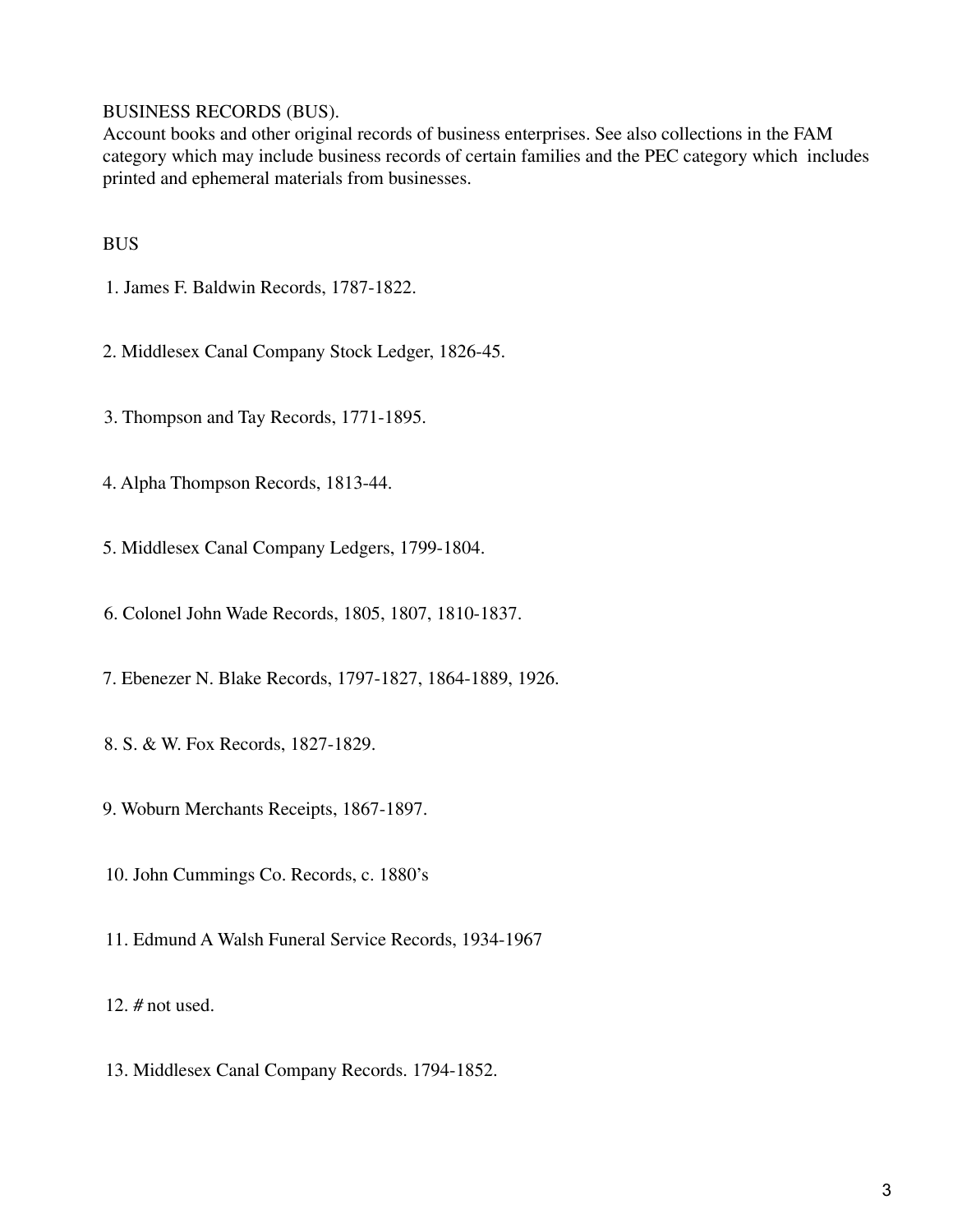# BUSINESS (BUS) Cont.

- 14. Peterson Leather Company Records, 1921-1930, 1941.
- 15. Henry Cummings Account Book, 1840-1853.
- 16. Buel Family and Business Collection, c. 1900-1950's.
- 17. Charles Choate Papers, 1835-1841.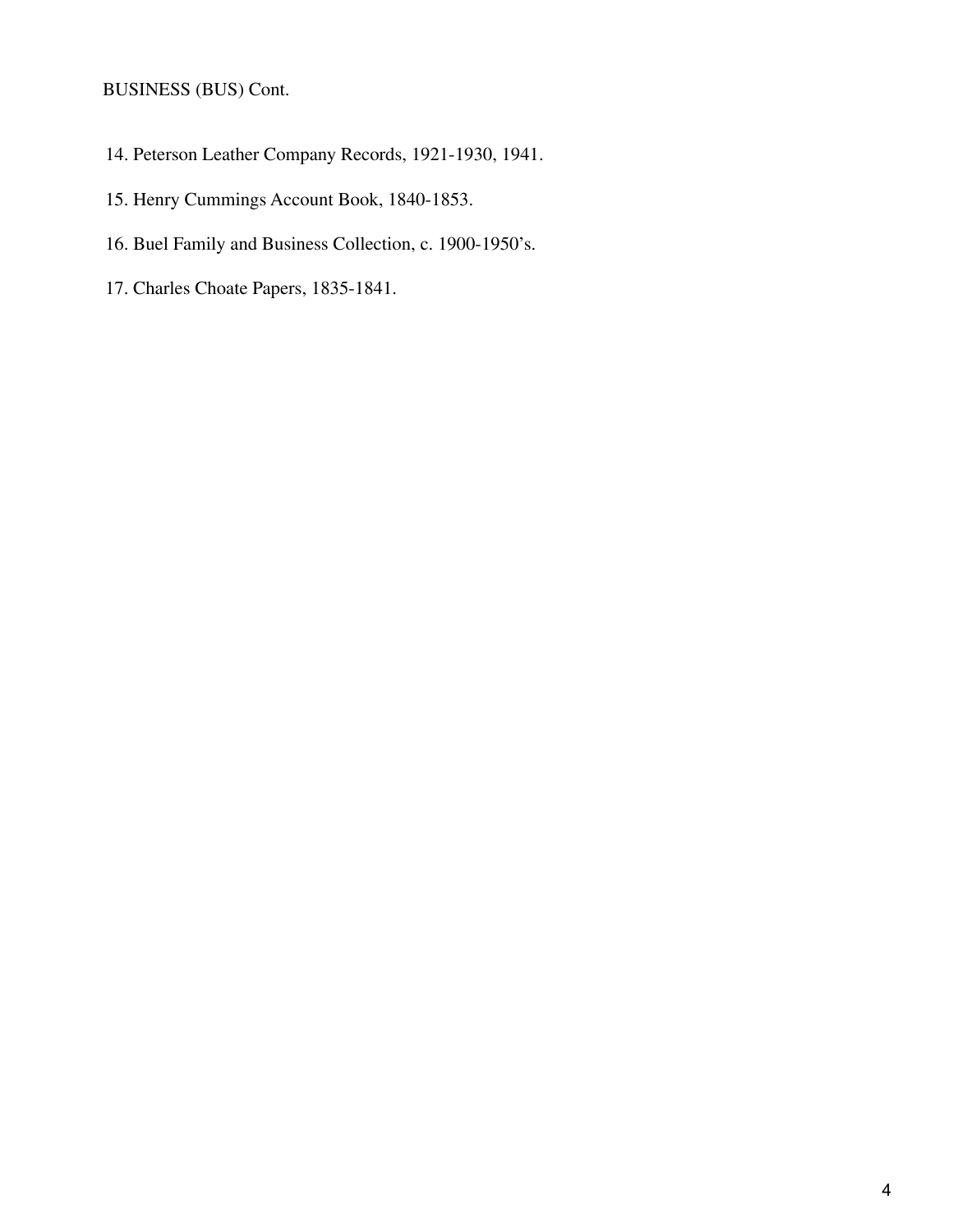# CHURCH RECORDS AND CHURCH-RELATED MANUSCRIPTS (CH).

The records of churches and church-sponsored organizations; sermon collections; manuscript church histories.

# CH

- 1. Woburn First Parish Church Collection, 1809-1940's.
- 2. First Baptist Church Records, 1781-1947.
- 3. First Universalist Society Collection, 1827-1844.
- 4. Ladies Benevolent Society Records, 1840-1938.
- 5. Rev. Samuel Mead Papers, c. early 19th century.
- 6. Sermons Given in Woburn Collection, 1795-1872.
- 7. Baptist Female Charitable Society Records, 1816 -1825.
- 8. Woburn Union and Missionary Society Records, 1824-1844.
- 9. First Unitarian Church Records, 1847-1959.
- 10. Fox Jackson Controversy Collection, 1729-1895.
- 11. Sermon Collection, 1752-1804.
- 12. Jug Baptist Church Collection, 1835, 1898, 1931.
- 13. Woburn Second Parish Church Records, 1775-1813.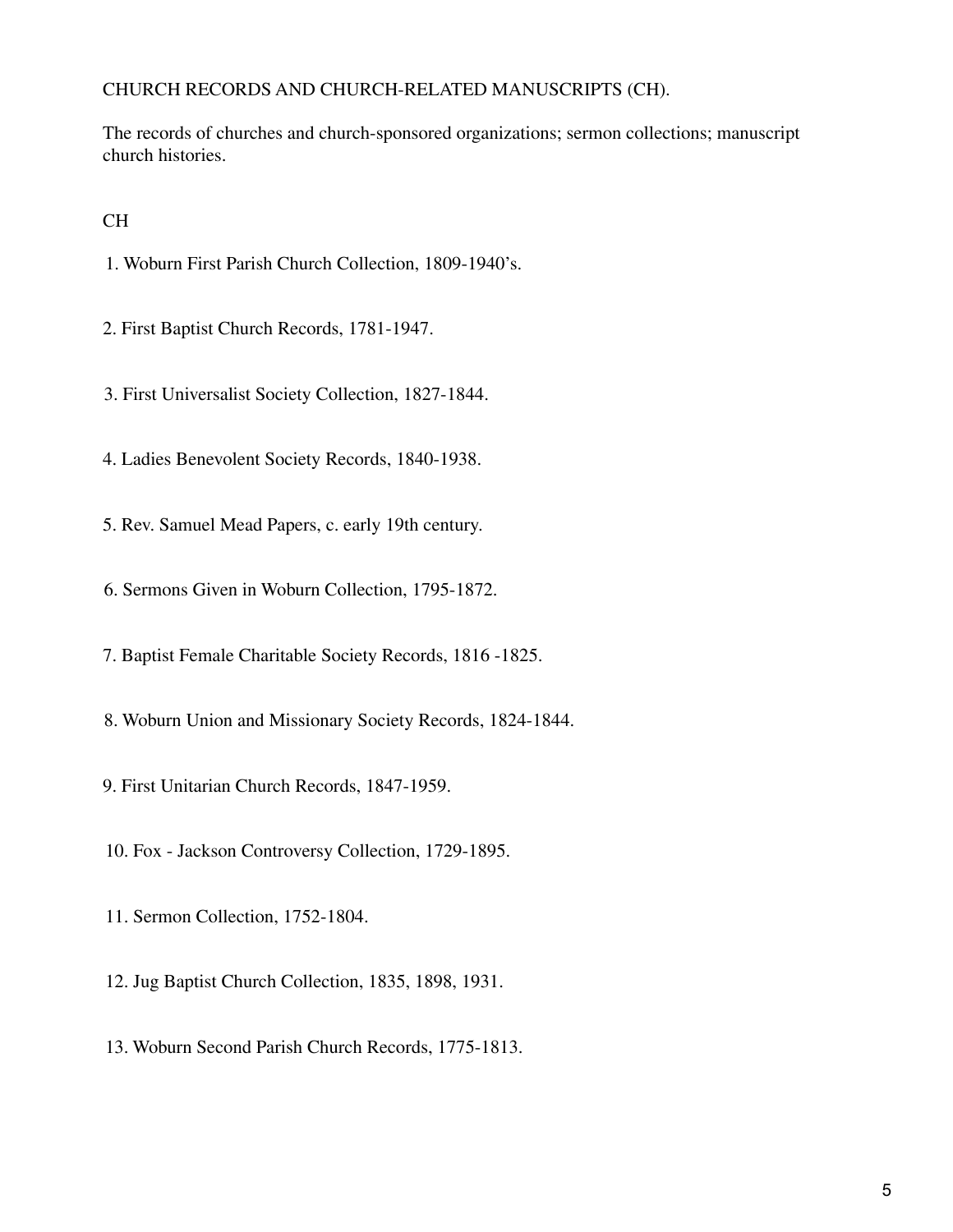# CUTTER PAPERS (CUT)

The Cutter Papers were collected by Dr. Benjamin Cutter (1803-1864), a physician for over forty years in Woburn, who was the founder of the Middlesex East District Medical Society and the organizer of the Woburn Young Men's Library. Dr. Cutter was also a member of the School Committee in Woburn from 1845-1849 and a secretary of the Board of Trustees of Warren Academy for thirty consecutive years. An avid antiquarian, Dr. Cutter collected a number of documents that were used to write his book, *The Cutter Family of New England,* published by his son William R. Cutter who was the second librarian at the 1879 H.H. Richardson Woburn Public Library building. The Cutter Papers were donated to the Library between 1885 and 1898.

- 1. Locke. 1688-1824. [Includes name index and list of documents.] CUT 1-229
- 2. Nevers. 1670-1818. [Includes index.] CUT 230-262
- 3. Johnson/Woburn 2nd Parish. [Includes index] CUT 263-296
- 4. Kendall. 1684-1806. [Includes index.] CUT 297-323
- 5. Ministers' receipts from First Parish [Includes index.] CUT 324-355
- 6. Church and other catalogs collected by Dr. Cutter [Includes index]
- 7. Woburn affairs [Not indexed] CUT 356-391.
- 8. Brooks. [Not indexed]. CUT 392-443.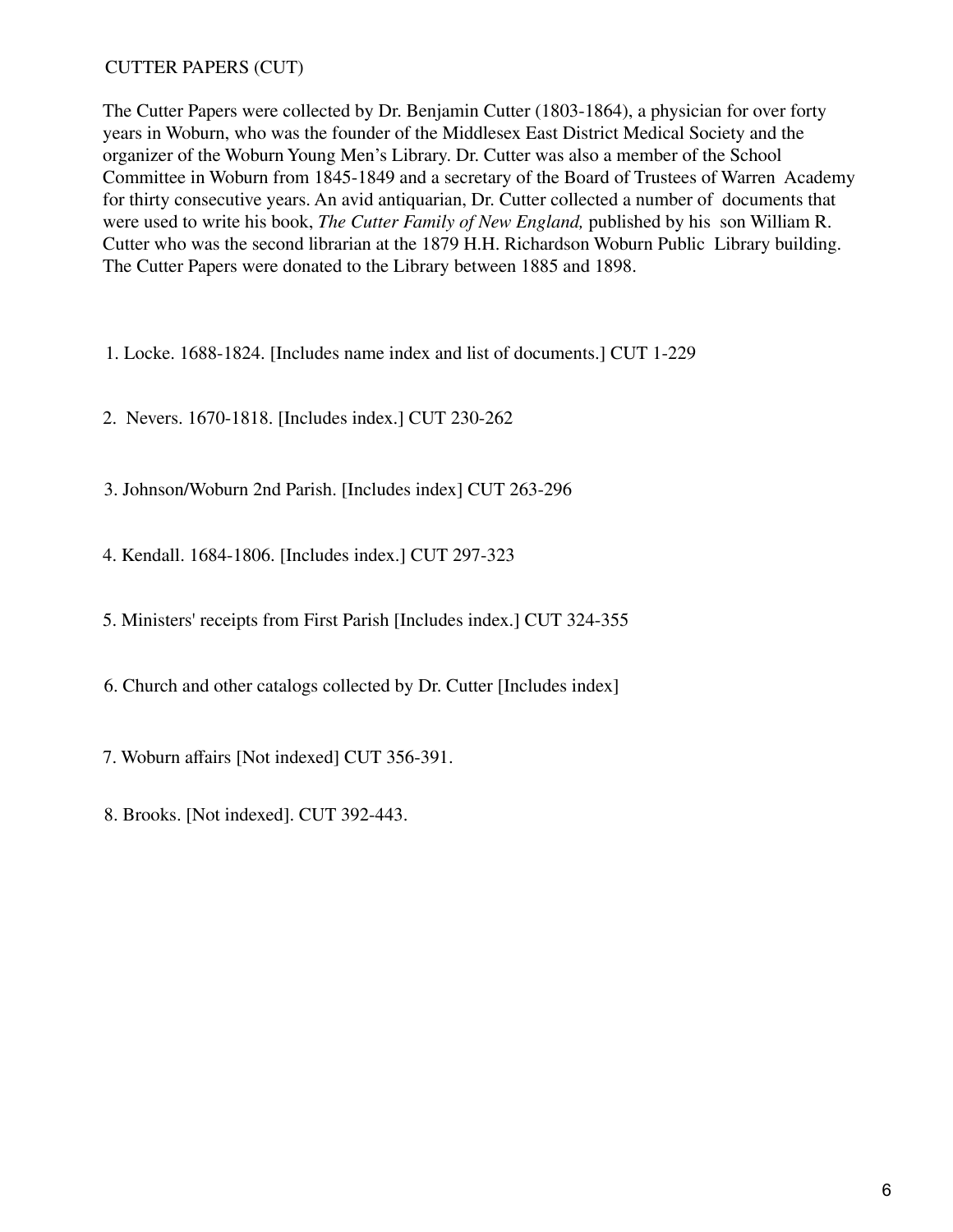FAMILY/PERSONAL PAPERS (FAM).

The personal papers of individuals and families. See also the WY record group for additional family papers.

FAM

1. Samuel Thompson Papers, 1764-1818.

\*\*(See also Account books in Wyman Collection, 1758-90. WY F,G, H.]

2. Col. Leonard Thompson Papers, 1781-1852.

\*\*(See also Law firm records and personal papers in Wyman Collection. WY 22-26.]

3. Thompson Family Papers, 1774.

\*\*See also Deeds (Woburn). 1801-1870s. WY 18/1.

- 4. Rev. Leander Thompson Papers, c. 1840, 1860's-1890's.
- 5. William Fox Papers, 1803-1824.
- 6. Cyrus Thompson Papers, 1738-1898.

\*\*(See also Wyman Collection, Cyrus Thompson papers 1824. WY 16/65.)

- 7. Lydia (Thompson) Walker Papers, c. 1780's-1820's.
- 8. Winn Family Papers, 1735-1863.

Most of the Winn Papers are a part of the Nathan Wyman Collection listed below.

\*\*(See also Winn Family Papers 1676-1799. WY 10/1-75.)

\*\*(See also Moses Winn. 1831-6. WY 16/66.)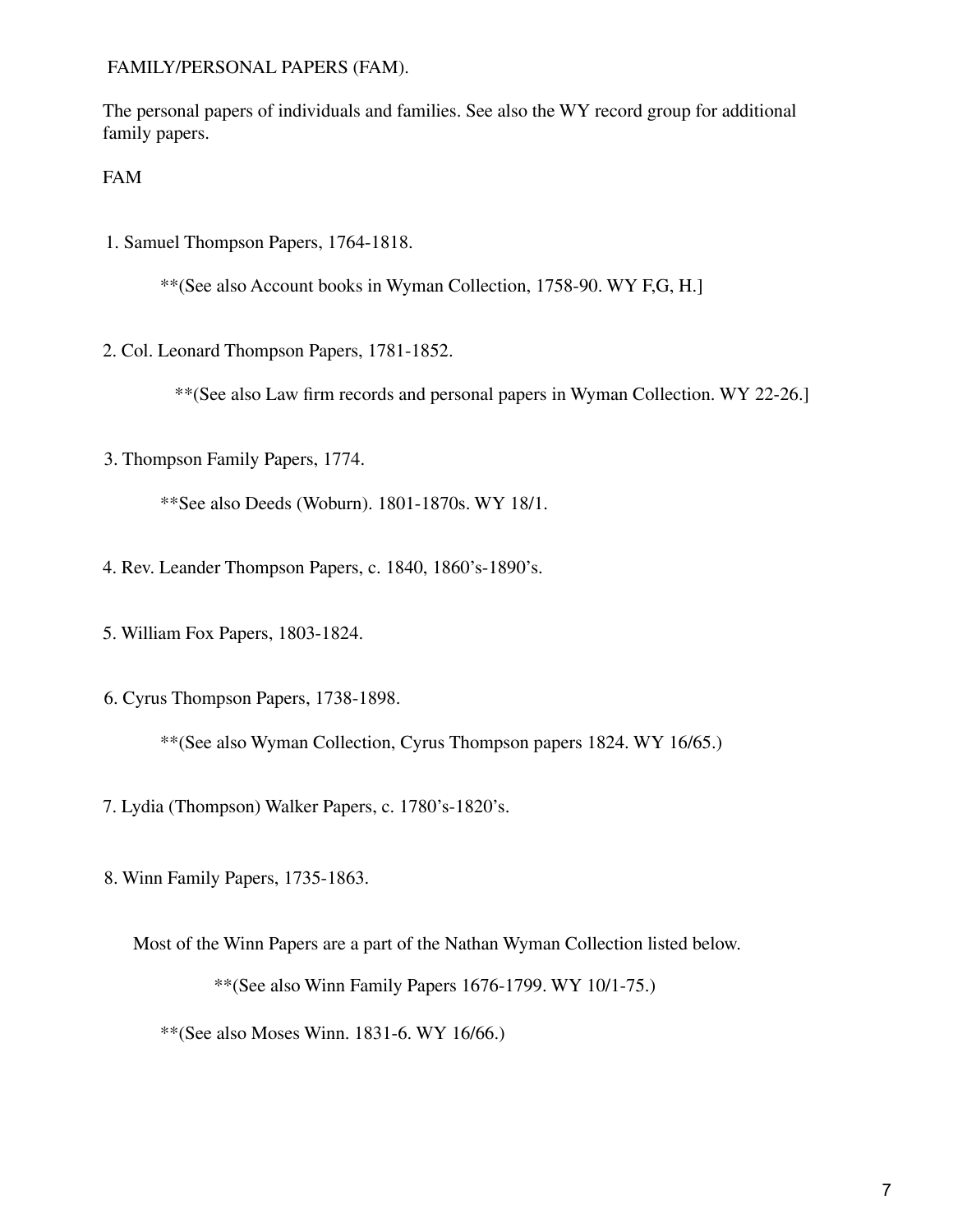Family (FAM) Cont.

9. Wyman Family, 1678-1833.

Most of the Wyman Family Papers are located within the Nathan Wyman Collection WY listed below.

\*\*(See also-1678-1833[?]. WY 10/76-120 WY 13/1-196 WY 11/1-176 WY 14/1-222 WY 12/1-213 WY 15/1-26)

\*\*(See also -"Wyman (additional) II. WY 15/59-141.-Edgell ["Wyman-Edgell"]. 1717-1820. WY 16/1-49).

\*\*(See also -Nathan Wyman. letters to, transcripts by, notes. Eight pp.)

10. Wilton F. Buckman Papers, 1904-1910.

11. Richardson Family Papers, 1718-1723, 1801, 1805, 1831, 1837.

\*\*( See also Richardson Papers in Wyman Collection,1678-1845. WY 5/464-510; WY 6/1-128.)

12. Admiral Charles Wellman Parks Papers, c. 1870's-1930's.

13. Lucy Larcom Papers, 1880.

- 14. Jonathan Thompson Papers, 1775-1870.
- 15. Fox Family Papers, 1837, 1849.
- 16. John Flagg Papers, 1795-1829.

\*\*(See also Flagg papers in the Wyman Collection. Flagg, 1785-1828. WY 1/43-55.)

17. Converse Family Papers, 1838, 1870-1944.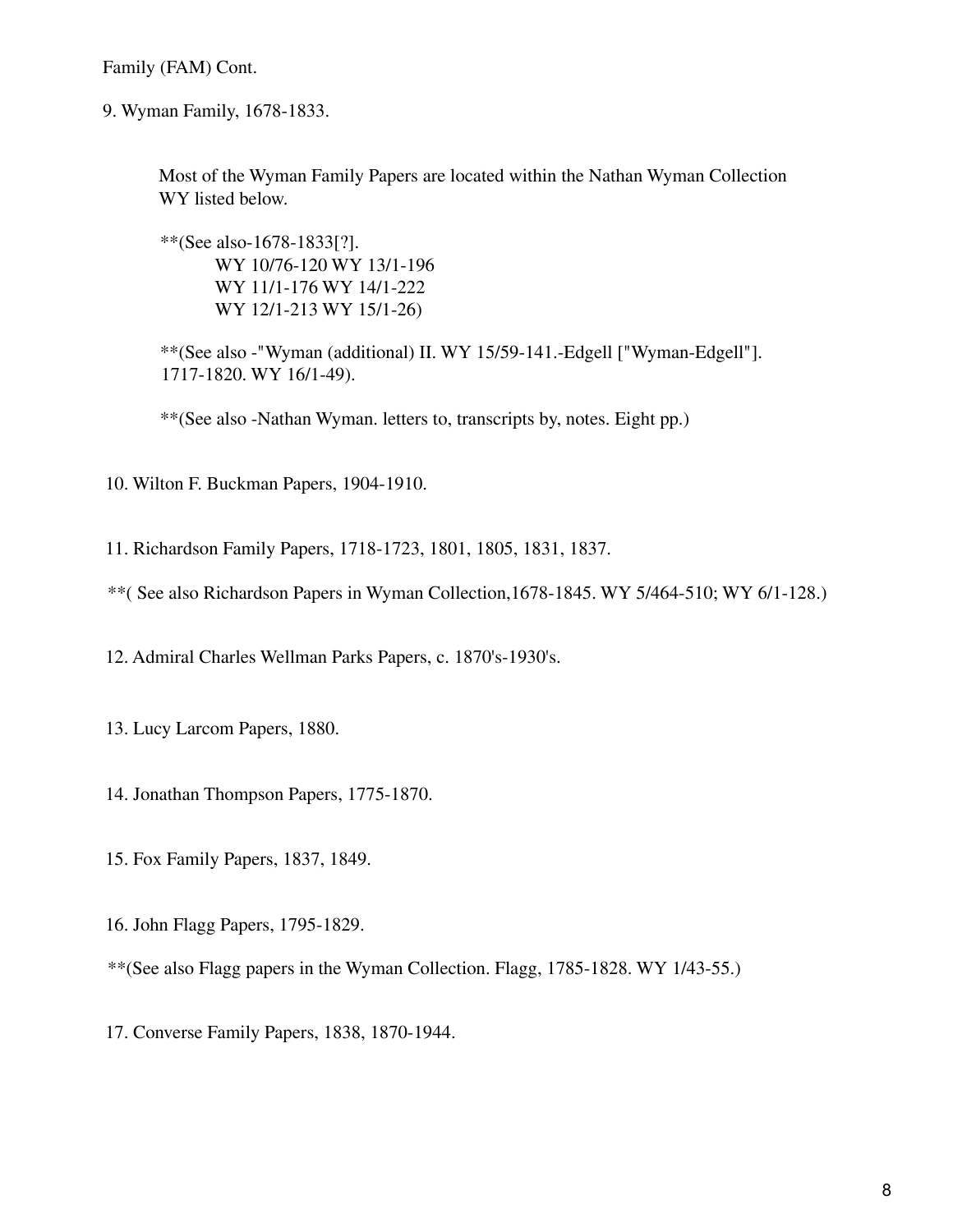Family (FAM) Cont.

18. William R. Cutter Papers, 1670-1824, 1868-1905.

19. Trull Family Papers, c. 1870's-1950's

20-31. #s not used.

32. Taylor Family Bible, 1817-1911.

33. A.W.Whitcher Papers, c.18th century-1920s.

34. George M. Champney Papers, 1842-1882.

35. Joseph A. Foley Papers, 1942-1943.

36. Sylvanus and Alvah Wood Papers, 1818-1905.

37. William Goddard Papers, 1861-1921.

38. Johnson Family Papers, 1690's-1700's.

39-40. #s not used.

41. George A. Campbell Papers, 1900-1919.

42. Benjamin Champney Papers, 1893-1908.

43. Loring S. Sylvester Papers, 1839-1852, 1856-1858.

44. John F. McCauley III Papers, 1877-2011.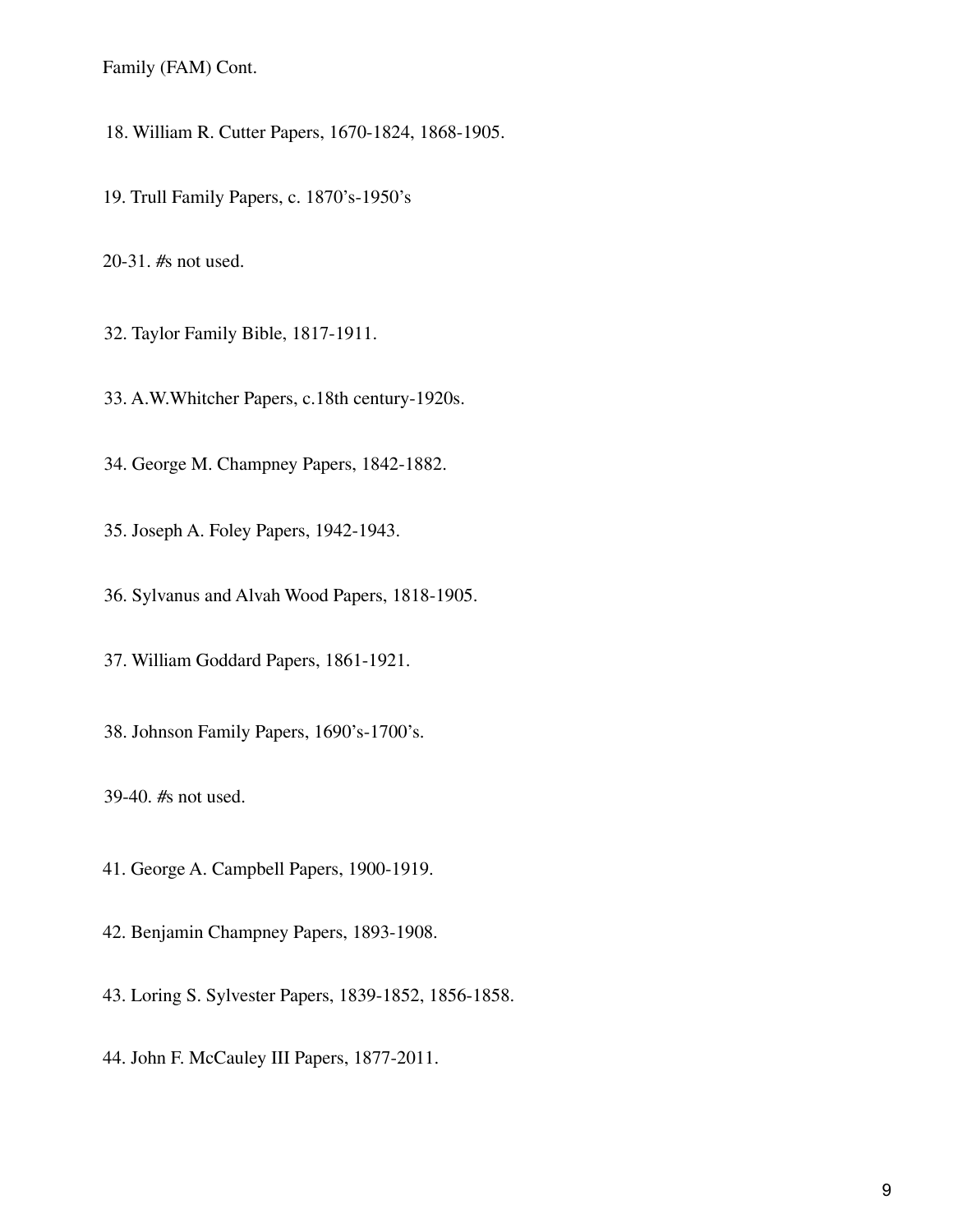Family (FAM) Cont.

- 45. Frederick Flint Papers, 1822-1892.
- 46. Donald Adams Fowle Papers, 1833-1924.
- 47. Dexter B. Johnson Collection, c.  $19<sup>th</sup>$ -20<sup>th</sup> centuries.
- 48. Walter Scott Family Papers, c. 20<sup>th</sup> century.
- 49. Clement Family Papers, 1906-1928, 1953.
- 50. Alfred A. Newhall Papers, 1809-1932.
- 51. William B. Harris Papers, 1881.
- 52. Josiah Walker Papers, 1800-1850.
- 53. Samuel Sage Papers, 1803-1815.
- 54. Dr. Thomas J. Glennon Collection, 1873, 1899, 1907.
- 55. Dr. Augustus Plympton Papers, 1820-1854.
- 56. Elizabeth Hosmer Cutliffe Collection, c. 1923.
- 57. Leland Family Military History Scrapbook, 2009.
- 58. Preble Family Collection, 1899-2002.
- 59. Donovan Family Collection, c. 1912-1960.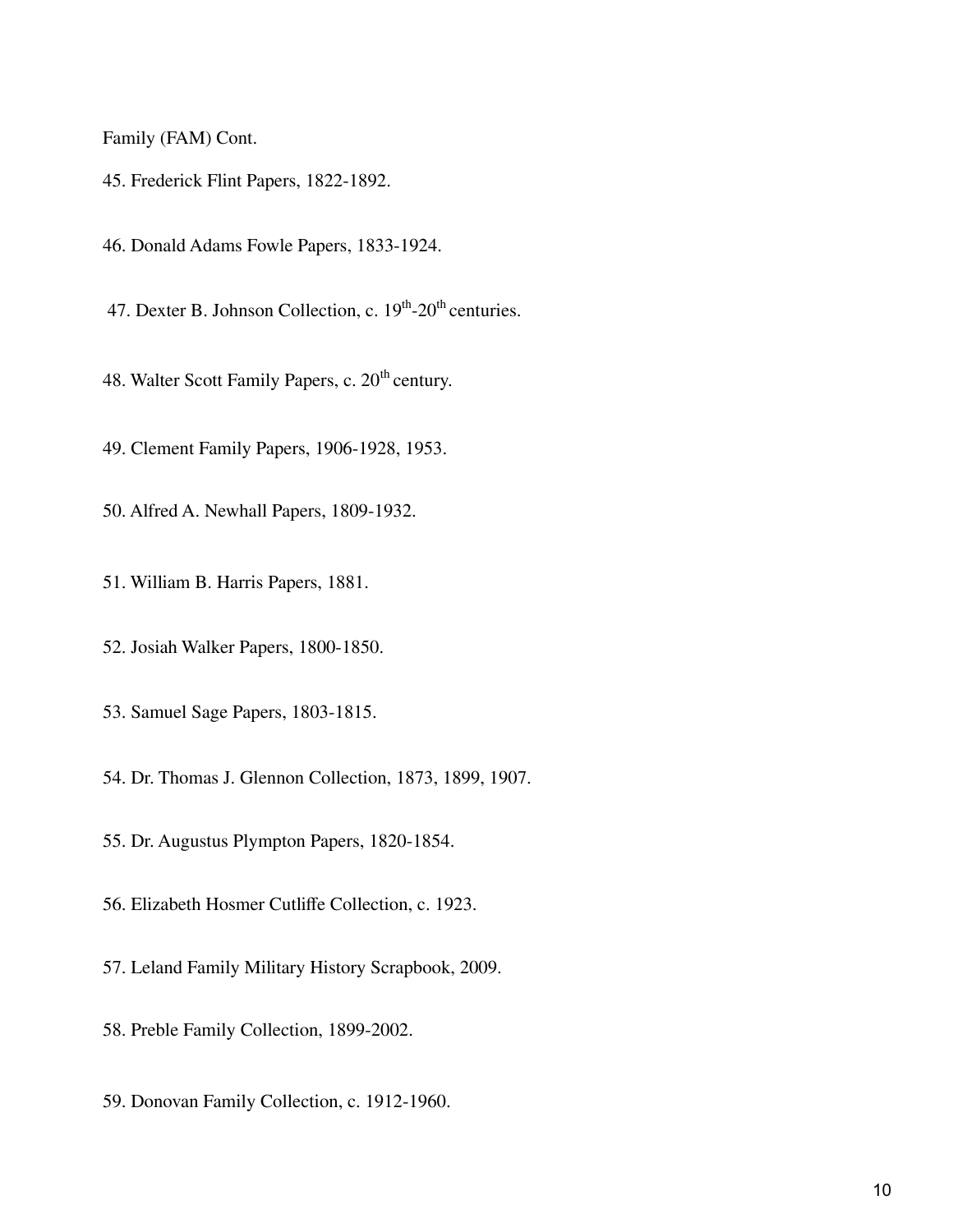## GENEALOGICAL RESEARCH MATERIALS (GEN).

Notes and research materials gathered for purposes of genealogical research.

GEN

- 1. Miscellaneous Genealogical Records Collection, 1884- c.1930's.
- 2. Arthur G. Loring Collection, c. late  $19<sup>th</sup>$  century.
- 3. Peter Thompson Papers, c. 1920's-1970's
- 4. Samuel Sewall Papers, 1711, 1807-1860.
- 5. Edward F. Johnson Papers, 1900-1914.
- 6. Woburn Families Collection, 1930, 2008.
- 7. Eames (Ames) Family Records, c. 1920-50's.
- 8. Ellis Family Records, 1939.
- 9. # not used
- 10. Genealogical Monographs, 1892, 1895.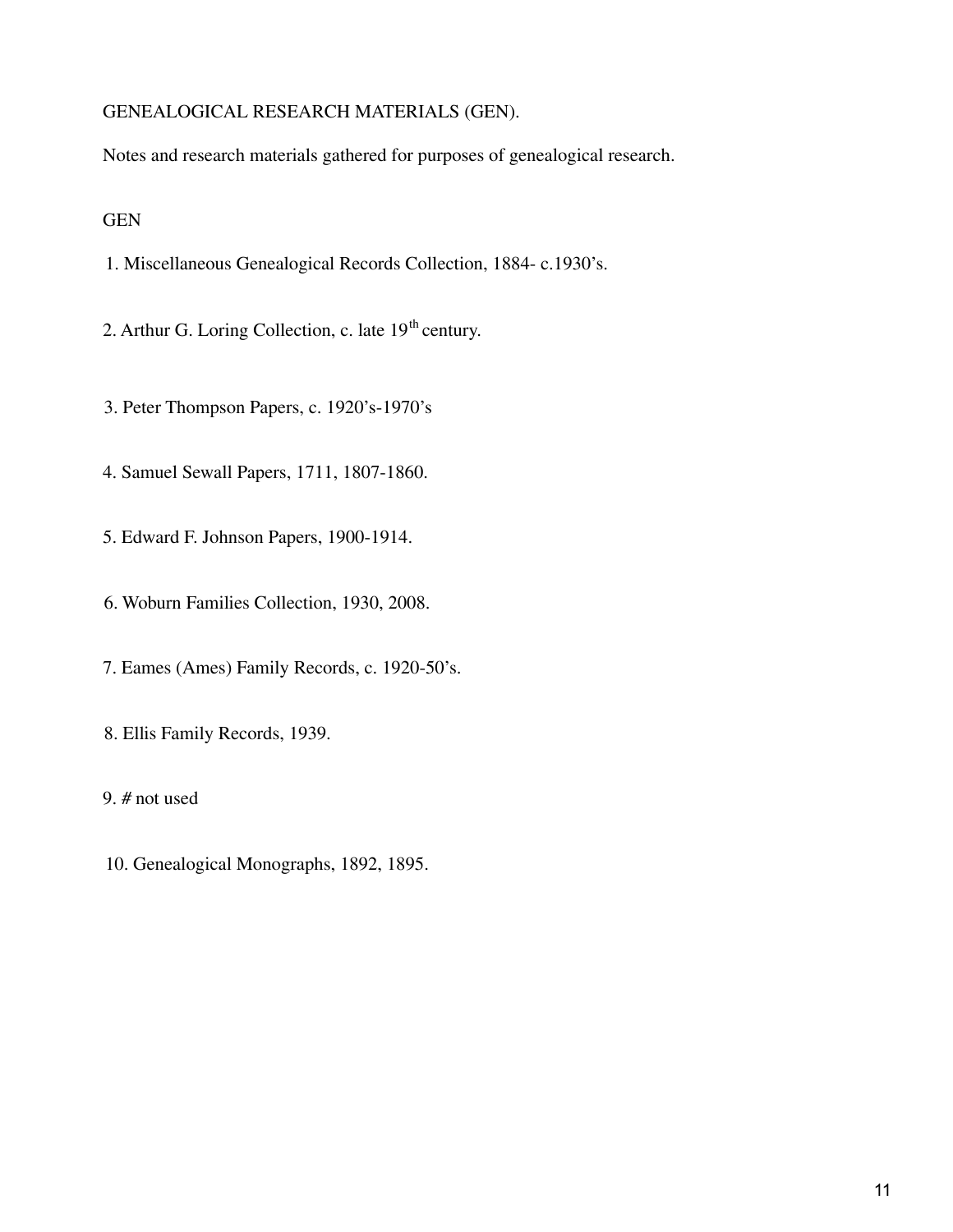## MILITARY RECORDS (MIL).

Four distinct types of collections characterize this category, separated into four sub-groups. See also the WY category for additional military records and the PEC and WOB categories for military related printed materials.

-the archives of military organizations [MIL-A] -records relating to state aid to soldiers [MIL-B] -research data on Woburn soldiers [MIL-C] -miscellaneous military history [MIL-D]

MIL-A/

1. Company G, 5<sup>th</sup> Massachusetts Volunteer Militia Records, 1864-1898.

2. # not used.

3. # not used.

4. Ceder Hill Orderly Book (Maj. John Walker), 1799-1830.

5. Louisiana Volunteer Troops Records. 53 military orders, returns, lists of officers, letters, etc. of the Louisiana Volunteer Troops (Confederate) in New Orleans. One scrap book. 1861-2.

6. G.A.R. Burbank Post 33 Records, 1867-1903.

- 7. G.A.R. Post 161 Records, 1868-1929.
- 8. Warren Cadets Records, 1863-1865.

## MIL-B/

- 1. Revolutionary War Pensioners Account Book, 1824-1828.
- 2. State Aid Pension Records, 1879-1888.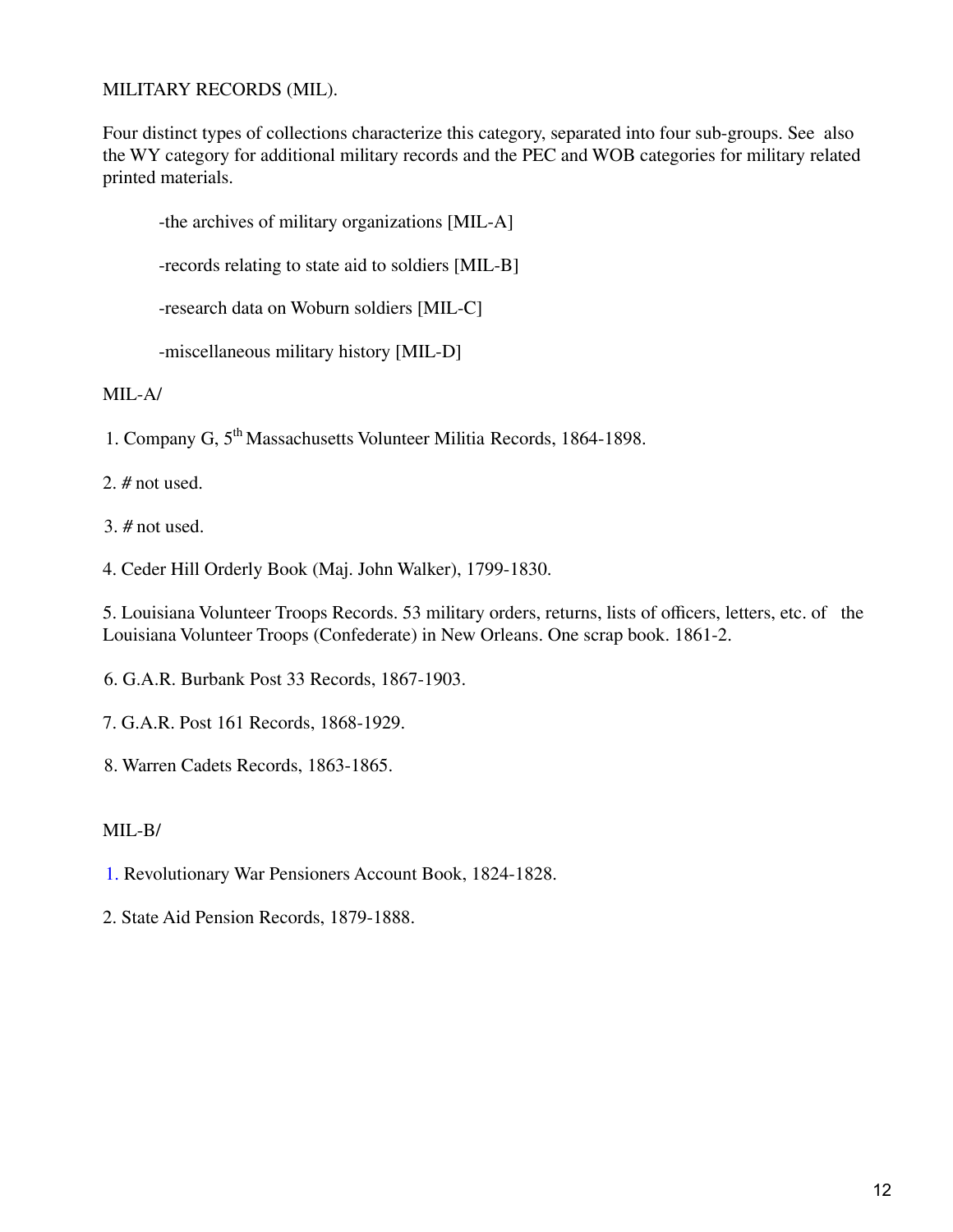MILITARY RECORDS (MIL) Cont.

(MIL-C/)

1. Civil War Correspondence Collection, c. 1862-1866.

2. Captain John E. Tidd Papers, 1865.

3. World War I Enlistments Collection, 1918-1919.

4. Major Elisha Burbank Papers, 1862.

5. Woburn Men in Revolution, Civil and Spanish American Wars Collection, c. 1940's

6. # not used.

7. William H. LeBaron Papers, c. 1860's.

8. Captain Samuel Ingalls Thompson Collection, 1862.

9. Woburn Mechanic Phalanx, Co. G, 5th Mass. Regiment Collection, 1852-1917.

## MIL-D/

- 1. Military Documents, 18<sup>th</sup> Century Collection.
- 2. Military Documents, Civil War Collection, 1862-64, 1871.

3. Militia Roll, 1845, 1848.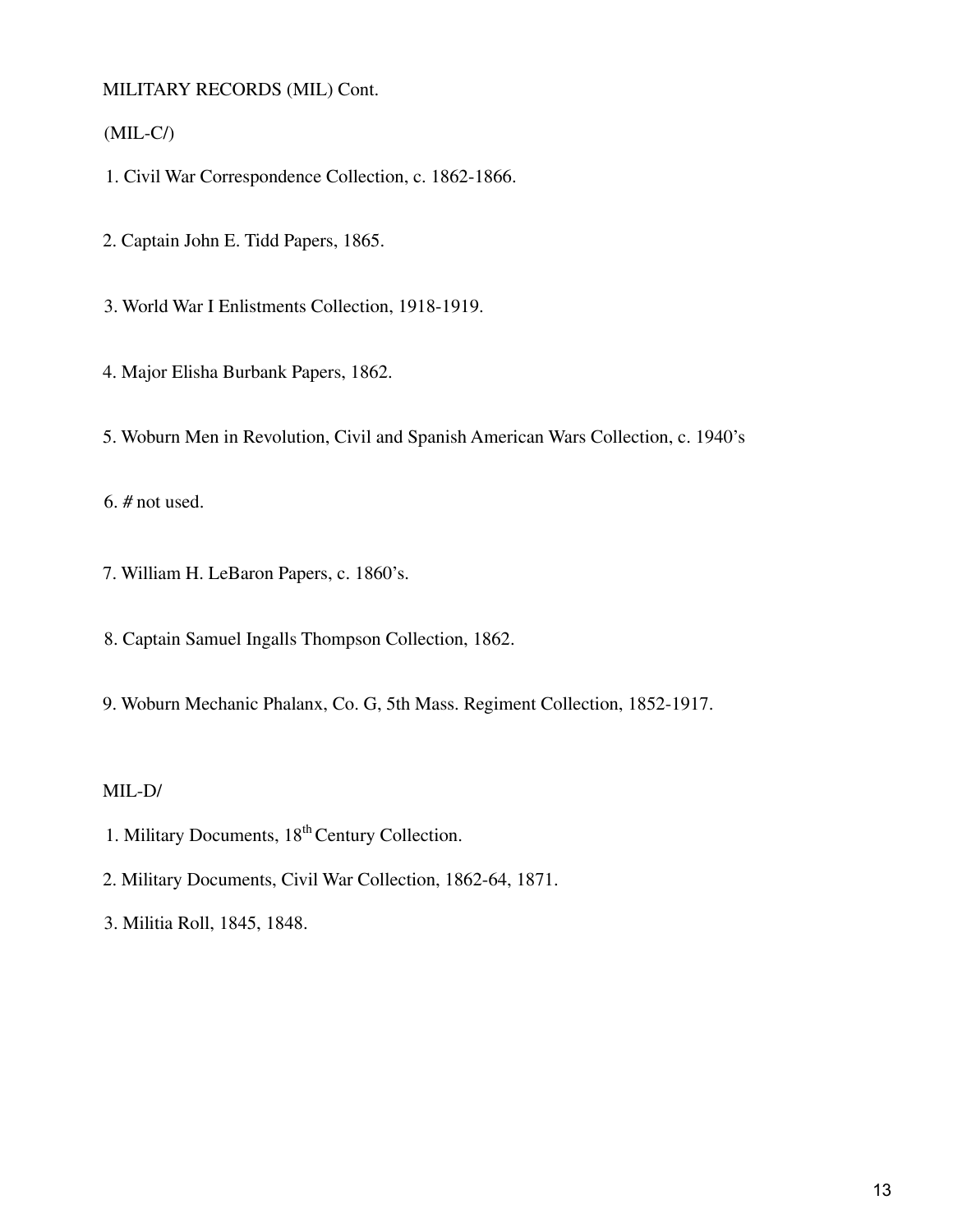## MUNICIPAL RECORDS (MUN).

The records of municipal departments are arranged by department. The records consist of original and printed documents from municipal departments arranged in record groups. The main repository for City of Woburn records is the City Clerk's Office at Woburn City Hall.

MUN

1. Clerk

- 2. Treasurer-Collector
- 3. Assessors
- 4. School Committee
- 5. Fire Department
- 6. Board of Selectmen and City Council
- 7. Water Department
- 8. Board of Health
- 9. Miscellaneous Committees
- 10. Miscellaneous Reports
- 11. Woburn Historical Commission
- 12. Mayor
- 13. Events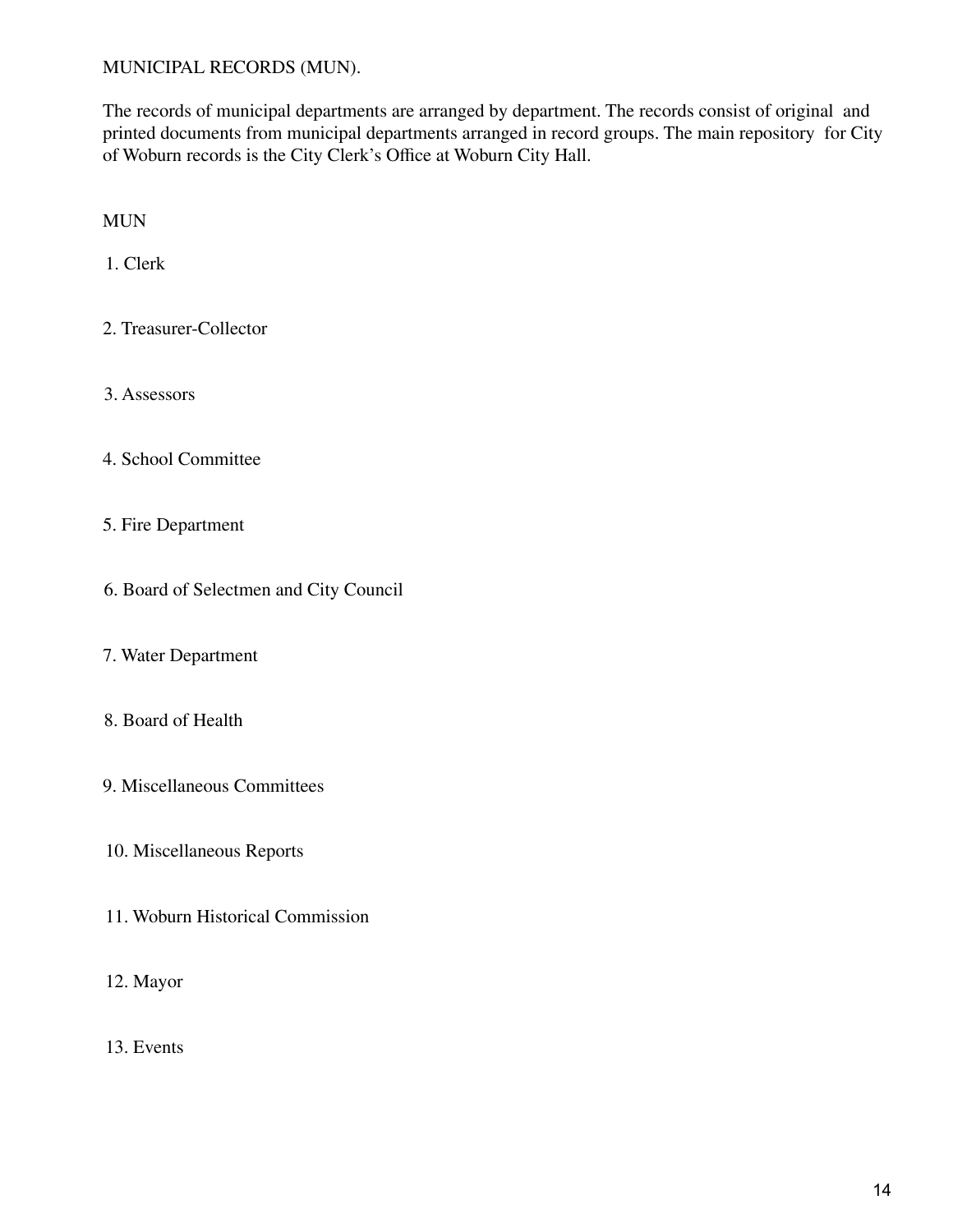# NEWSPAPERS (NEW)

Early and commemorative Woburn newspapers with artifactual and research value. A full run of historic and current Woburn newspapers are available on microfilm in the Reference reading room.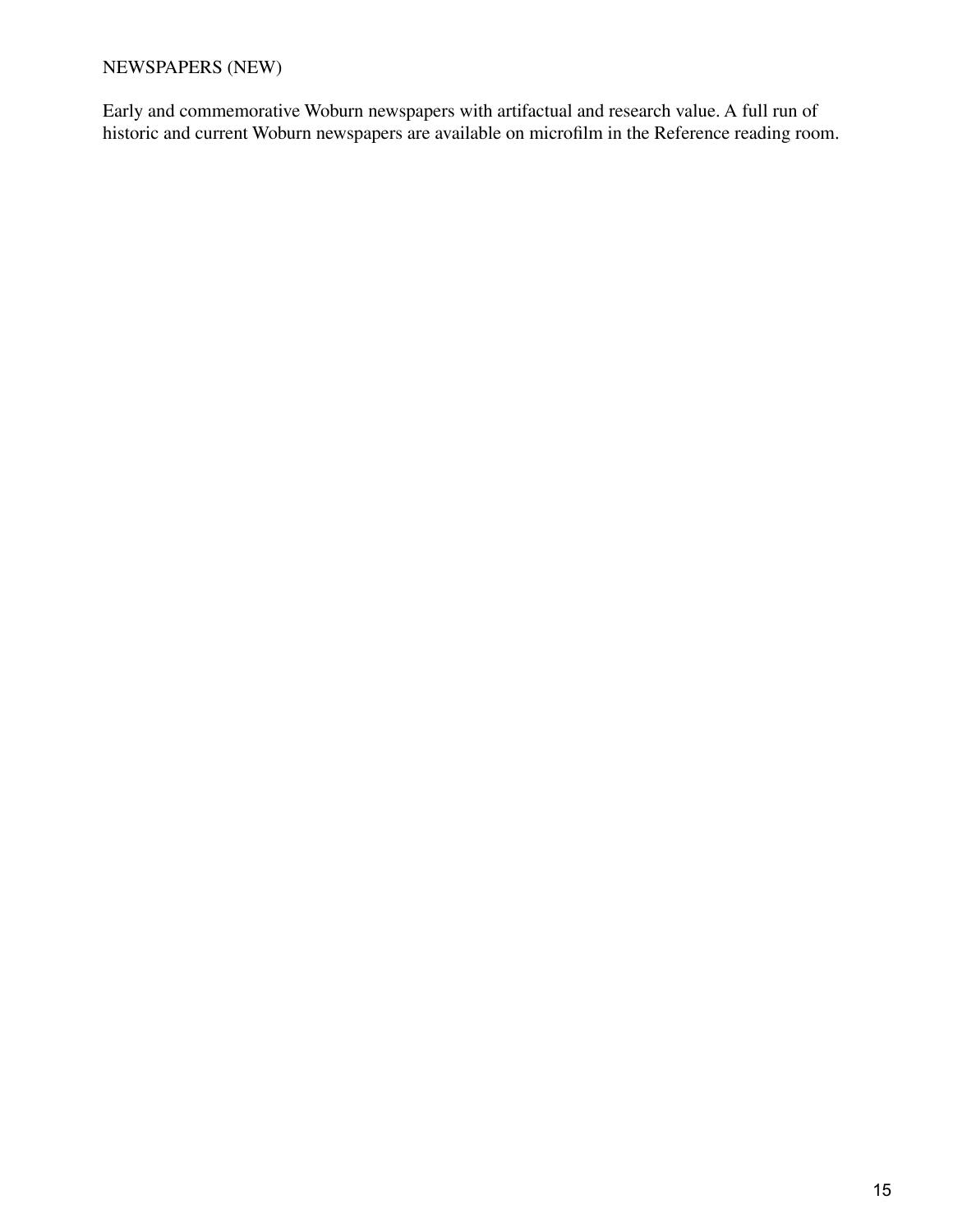PHOTOGRAPHS (PH).

Collections comprised exclusively of photographs. Also see Dexter Johnson Collection (FAM-47) which includes significant photographic images.

PH

1. Patrick J. Farino Photograph Collection, c. 1949-1974.

2. Baldwin Coolidge Photograph Collection, c. 1889.

3. Ruth Boyden Photograph Collection, c. 1900-1910, 1914-1919.

4. Henry L. Andrews Photograph Collection, c. 1860-1890.

5. Henry P. Harrington Photograph Collection, c. late 19<sup>th</sup> century.

6. Josephine B. McCarthy Photograph Collection, 1925.

7. Dick O'Rourke Photograph Collection, c. 1920's, 1951-1952.

8. Woburn High School, Class of 1905 Photograph Collection, 1905.

9. Woburn High School, Class of 1906 Photograph Collection, 1906.

10. Gawin R. Gage Photograph Collection, c. 1862-1892.

11. Woburn High School, Class of 1911 Photograph Collection, 1911.

12. Woburn High School, Class of 1918 Photograph Collection, 1918.

13. Massachusetts 5<sup>th</sup> Regiment Photograph Album, 1860-1865.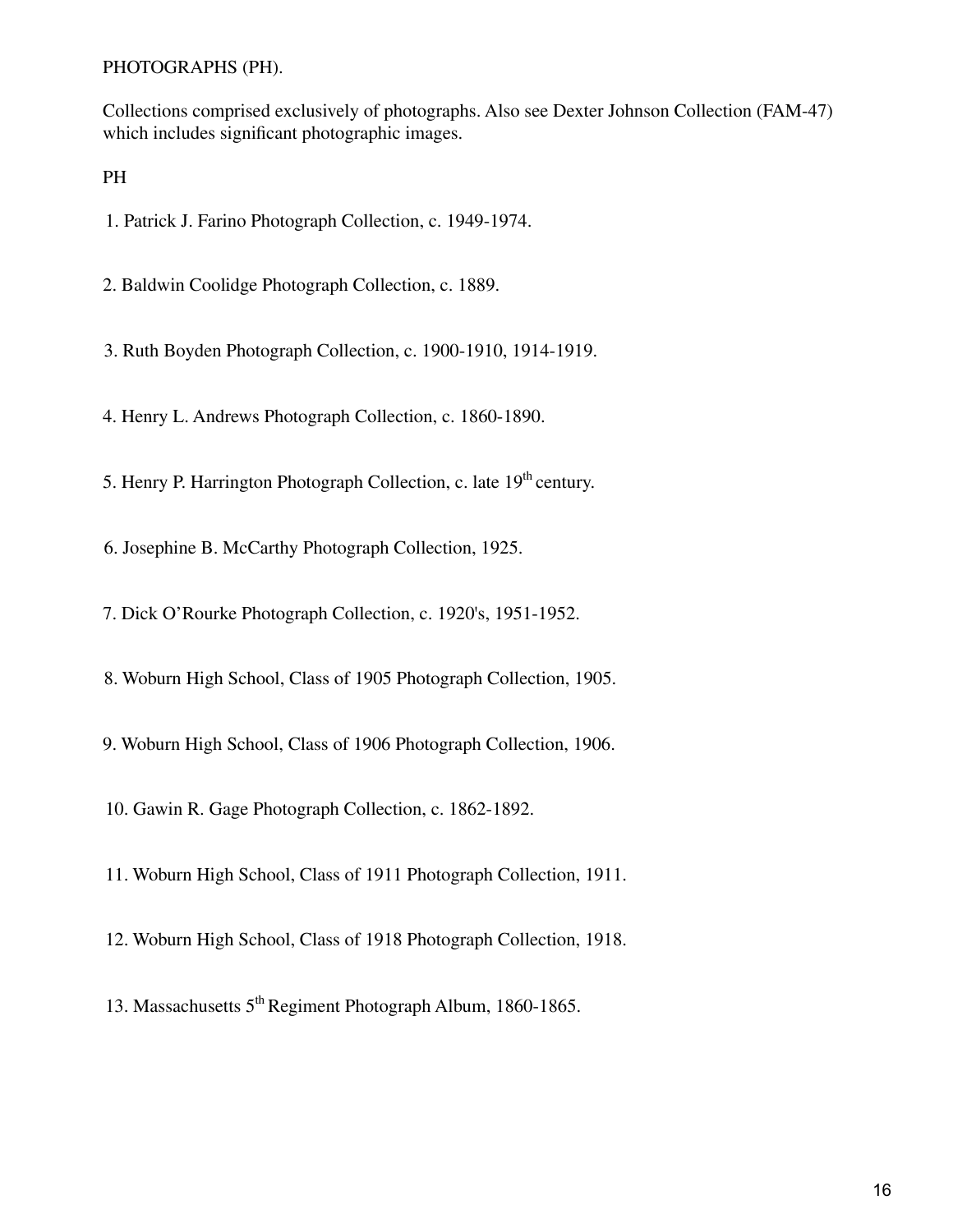#### PHOTOGRAPHS (PH). Continued

14. John S. Hennessy Photograph Album, 1860-1865.

15. Elizabeth E. Berndt Photograph Collection, c. early  $20<sup>th</sup>$  century.

16. Strout/Dimmick Family Photograph Collection, c. late 19<sup>th</sup> century.

17. Woburn High School Portraits Photograph Collection, 1918, 1939, 1944, 1947-1948.

18. Norman S Zimbel Photograph Collection, 1924-1934.

19. Goodyear School Pre-Demolition Photographs, 2010.

20. Frank Spinazola Photograph Collection, 1970.

21. Charles H. Taylor Photograph Collection, c.1887-1914.

22. General Photograph Collection, c. 19<sup>th</sup>-20<sup>th</sup> centuries.

23. Walker Johnson Truck Company Photograph Collection, c. 1921.

24. Stereoscopic Views of Woburn, c. 1860's.

25. Woburn Police Department Photograph Collection, 1912, 1957, 1958.

26. Woburn G.A.R. Veterans Photograph Collection, c. 1890.

27. Woburn High School Graduation Portraits Photograph Collection, 1924-1928, 1930-1931, 1935, 1938.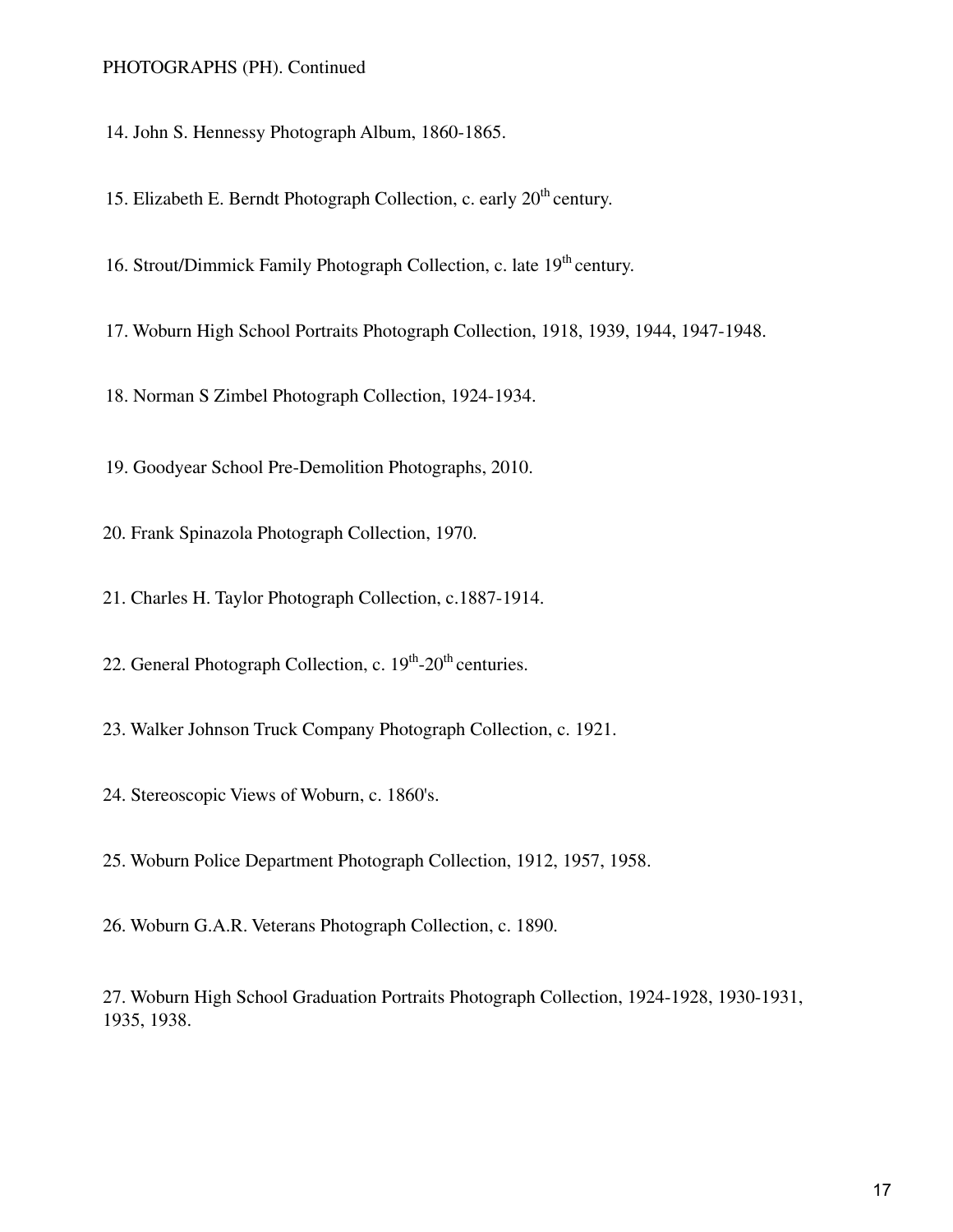PHOTOGRAPHS (PH). Cont.

28. Joseph Henry Linnell Photograph Album, c. 1863.

29. Woburn Armory Photograph Collection, 2014.

30. Lantern Slide Collection.

31. Florence Popolo Photograph Collection.

32. Woburn High School Graduation Portraits Photograph Collection, 1924

33-46. #s not used.

47. Dexter B. Johnson Photograph Collection, c. 19<sup>th</sup>-20<sup>th</sup> century.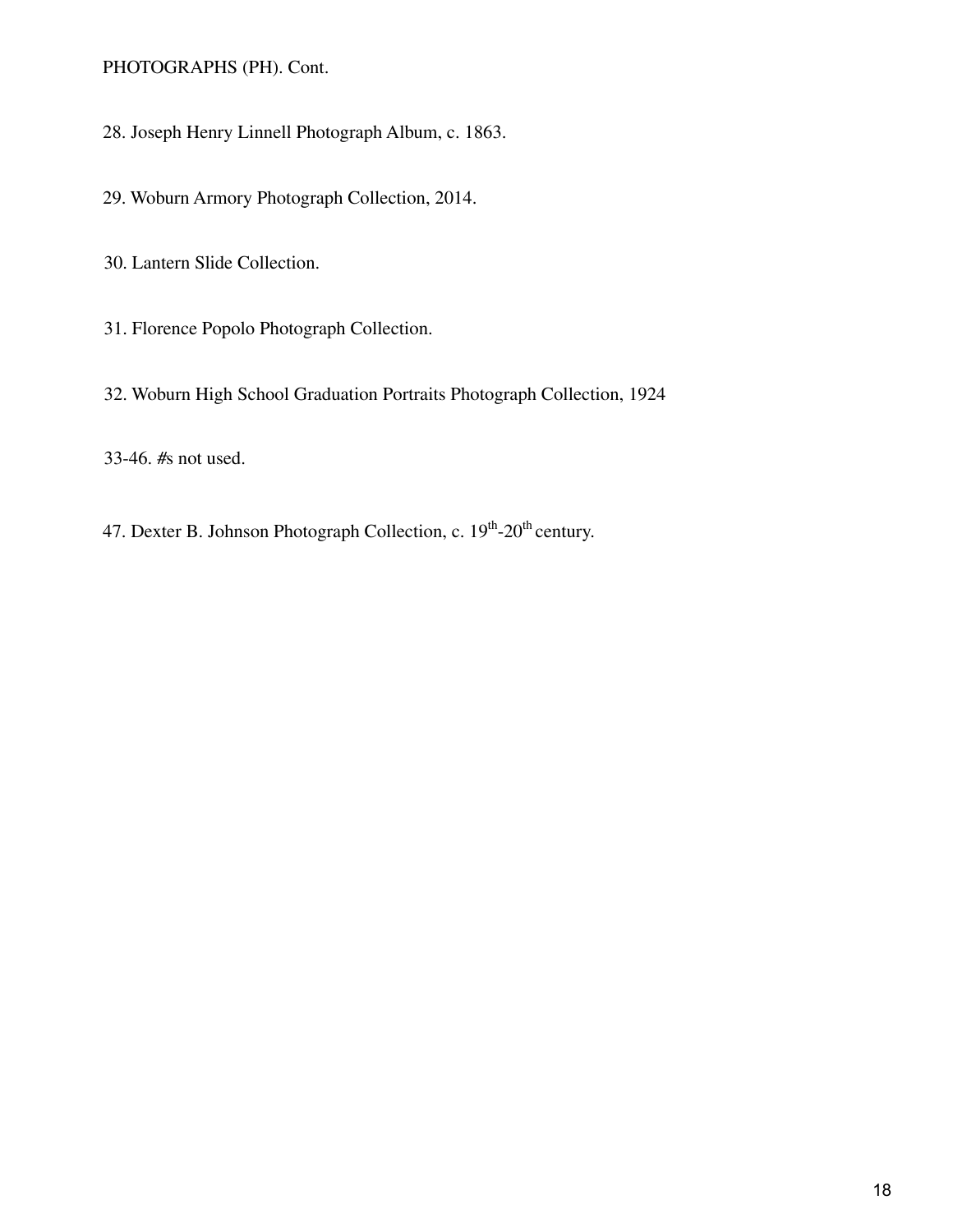Most of these collections consist of printed materials consciously gathered on the basis of similarity of purpose and content; e.g. war posters, memorials, printed programs, almanacs etc. Essentially ephemera.

PEC

1. Gubernatorial proclamations for Thanksgiving and fast days. 1840s -1870s.

2. Woburn Chamber of Commerce Collection, 1971.

- 3. Greek Orthodox Church Collection, 1974.
- 4. Woburn Cemetery Collection, 1873.
- 5. Warren Academy & Warren Cadets Ephemera Collection, 1834-1881.
- 6. Ephraim Cutter M.D. Collection, 1871-1908.
- 7. Charles Choate Memorial Hospital Collection, 1909-1936.
- 8. Woburn Dedication Ceremonies Collection, 1856-1977
- 9. Woburn Lodges Collection, 1866-1938.
- 10. Woburn Royal Arch Chapter, 1881-1912.
- 11. Woburn Grange Collection, n.d.
- 12. War Ration Materials Collection, 1929, 1942-43, 1961.
- 13. Almanac Collection, 1839-1917.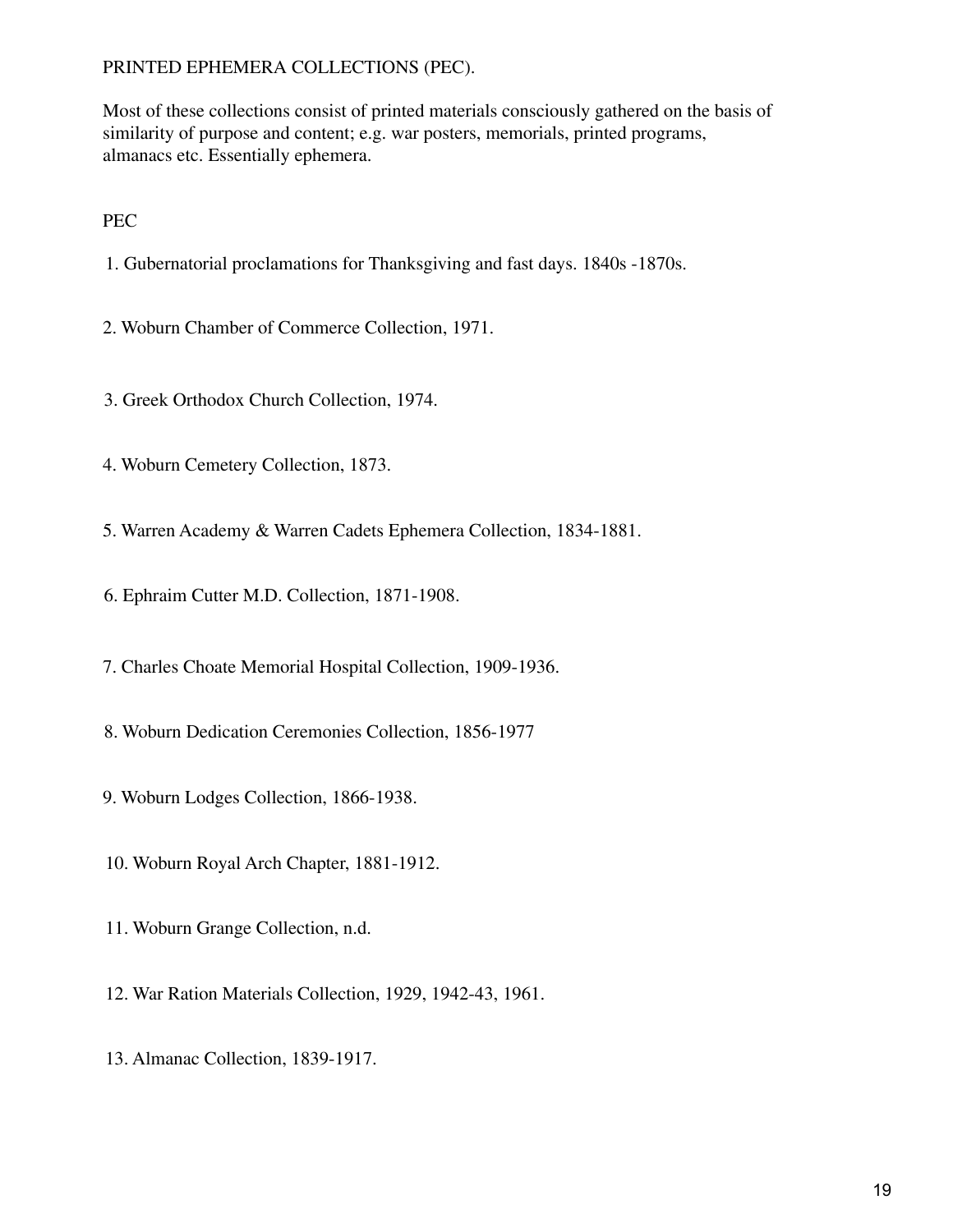14. Saint Anthony's Church Collection, 1978.

15. Social Functions Ephemera Collection, 1897, 1919.

16. Woburn Police Department Collection, 1930-31, 1951.

17. Woburn Rotary Club Collection. 1924, 1940-42.

18. John L. Parker, Printer Specimen Books, 1874-1880.

19. Calendars with Views of Woburn Collection, 1899-1930.

20. Woburn Sheet Music Collection, 1838.

21. Bound Pamphlet Collection, c. 19th century.

22. Boys and Girls Club of Woburn Collection, 2014.

23. Shoe and Leather Periodicals, 1920, 1937-1940.

24. Woburn Businesses Collection, 1884-1954, 1970.

25. Inaugural Addresses of Woburn Mayors, 1889-2002.

26. World War II Poster Collection.

27. Trolley Car Pamphlet Collection, 1901-1907.

28. S.B. Goddard/L. Linscott Calendar Collection, 1934-1974.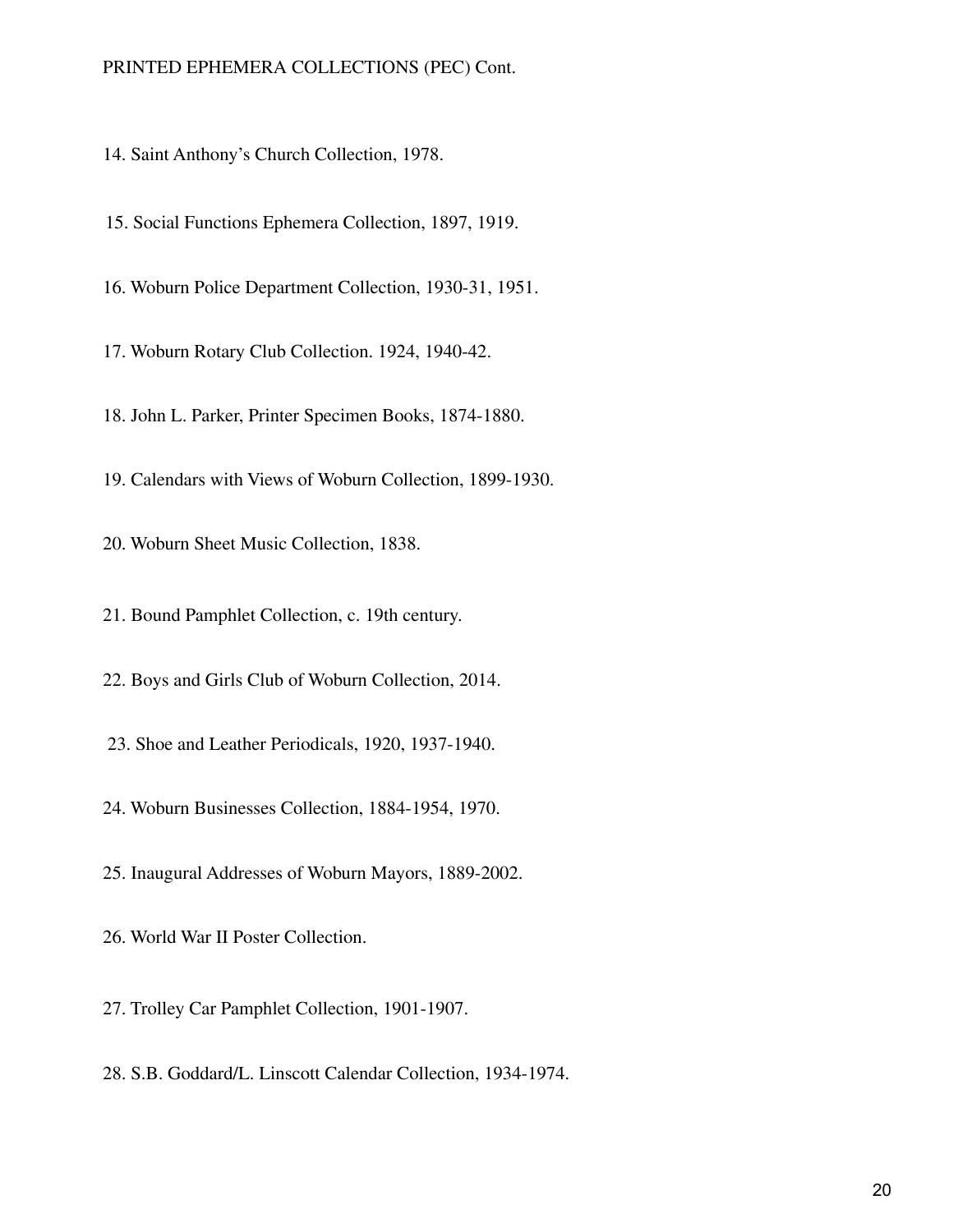- 29. World War 1 Printed Materials Collection, 1918-1919.
- 30. Printed materials Not Woburn Collection, 1872.
- 31. Broadside Collection.
- 32. Woburn Advertisements Collection, 1840-1890.
- 33. Map and Plan Collection, 1677-present.
- 34. Lyceum Hall Collection, 1856-1921.
- 35. Helen M. Jameson Collection, 1833-1915.
- 36. Mishawum Club Collection, 1875-1898.
- 37. Woburn Veterans Collection, 1908.
- 38. Innitou Canoe Club Collection, 1911, 1916.
- 39. Grand Army of the Republic (G.A.R.) Ephemera Collection, 1869-1900.
- 40. World War II Printed Materials Collection, 1946.
- 41. American Legion Post Collection 101, 1920-1923, 1937.
- 42. Woburn Young Men's Christian Association (Y.M.C.A.) Collection, 1860-1935.
- 43. Musical & Social Clubs Collection, 1815-1930.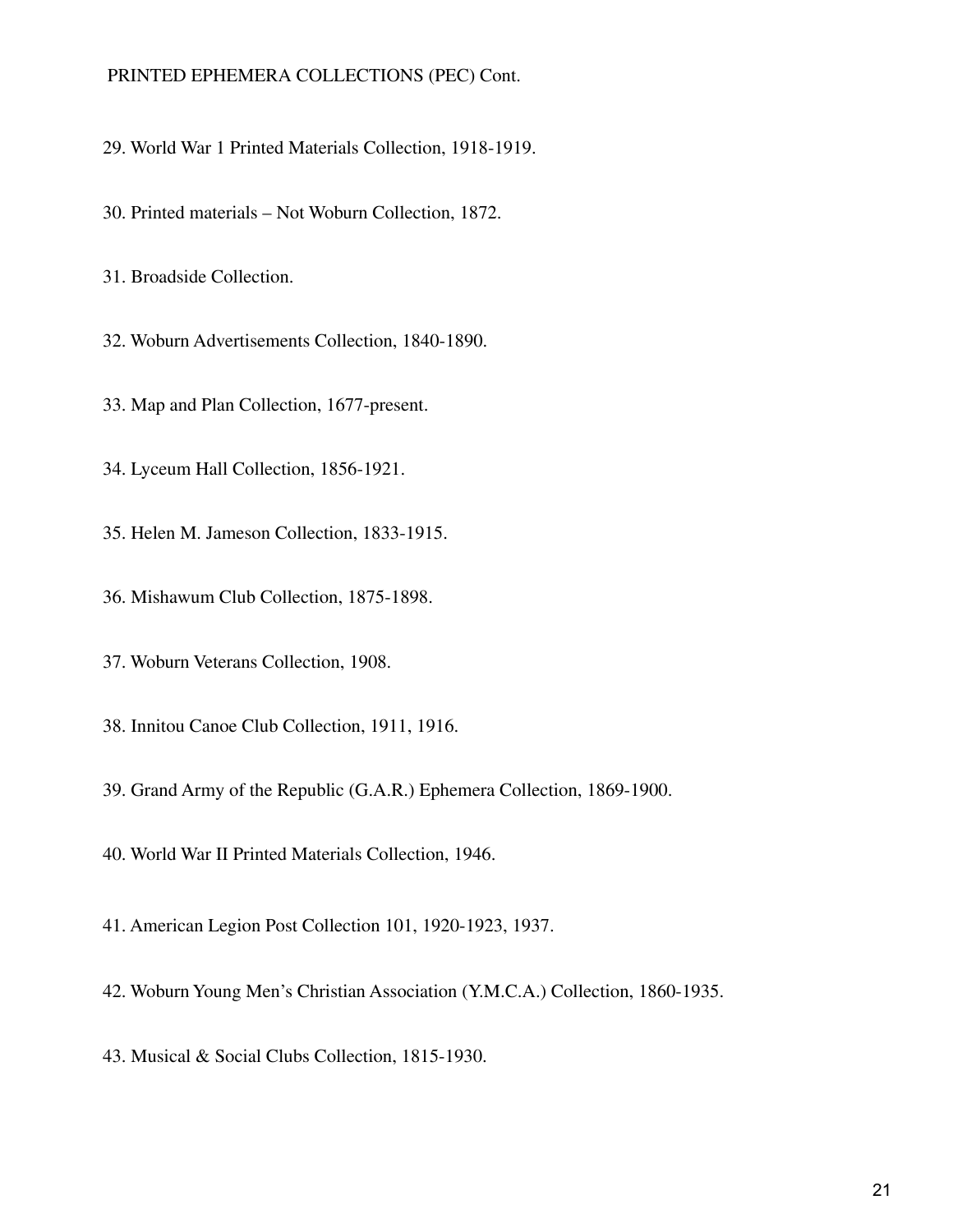44. Col. Loammi Baldwin Chapter, Daughters of the American Revolution (D. A. R.) Collection, 1907, 1909-1929, 1933-1935.

45. Woburn Patriotic Celebrations Collection, 1867-1924.

46. Political Handbills Collection, 1841-1930.

47. Woburn Council of Churches Collection, 1856, 1875.

48. Young Men's Literary Association Collection, 1857-1861.

49. Saint Charles Parish Collection, 1912-2013.

50. Ashley Hall/Whittemore House Collection, 1890 - c. early 1900's.

51. Baldwin Coolidge Ticket Collection, 1850's - early 1900's.

52. Methodist Episcopal Church Collection, 1912-1932.

53. Trinity Church Collection, 1880, 1905-1932.

54. St. John's Baptist Church Collection, 1928.

55. Montvale Congregational Church Collection, 1914, 1921, 1923.

56. Woburn Area Church-related Collection, 1816-1990.

57. Methodist Church of Woburn Collection, 1852, 1977.

58. Aunt Polly's Singing School Collection, 1876-1885.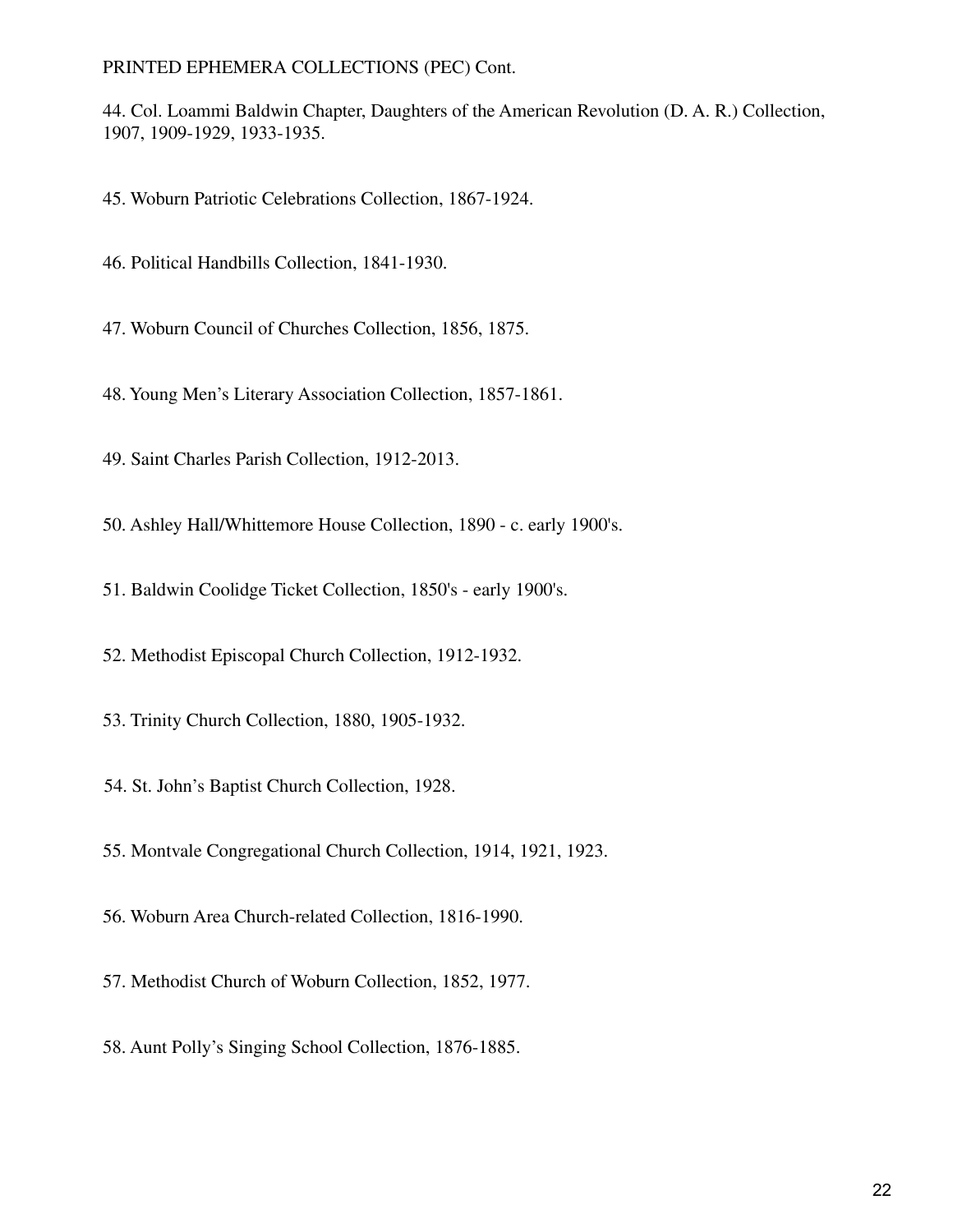- 59. South Woburn Congregational Church Collection, 1842.
- 60. Woburn Stage Performances Collection, 1907-1937.
- 61. Woburn Co-operative Bank Collection, 1927, 1937.
- 62. Woburn Machine Company Catalog, 1930.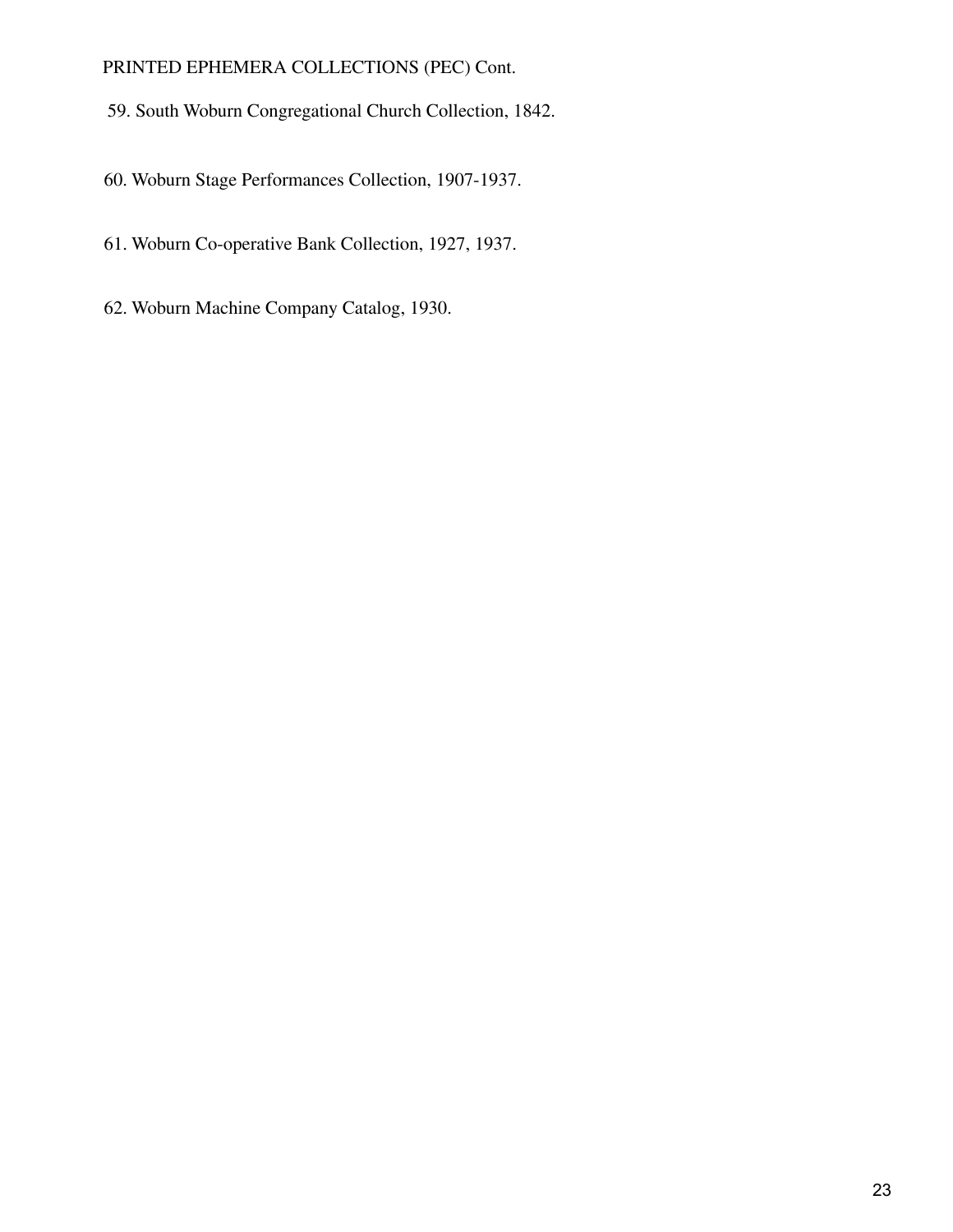TRANSCRIPTIONS (TR).

This category consists mainly of transcriptions of older documents by the WPA program in the late 1930s and by earlier librarians.

TR

1. WPA Historical Records Survey Transcriptions, c. 1930's.

2. Thompson Papers Transcriptions, c. 1930's.

3-5. #s not used.

6. Goddard transcripts of earlier mss., c. 1942-1943.

7. Woburn Records of Births, Deaths and Marriages Transcriptions, c. 1936.

8. # not used.

9. Edward F. Johnson's Woburn Records Transcriptions, ca 1880's.

- 10. Description of Real Estate in Woburn, 1st Parish in 1798. 2 vols. (a) 16xl0 1/2xl) (MS D41) early ed. Unknown provenance.
	- (b) Ed. by William Cutter, 1892.

11. # not used

12. Burlington, MA Epitaphs Transcriptions, c. early 1900's.

13. Thomas B. Wyman Transcription of Abstract from Public records Relating to the Early Plantation at Woburn Executed 1633-4, c. 1892.

14. # not used.

15. 1690 Expedition to Quebec Transcription, c. early 1900's.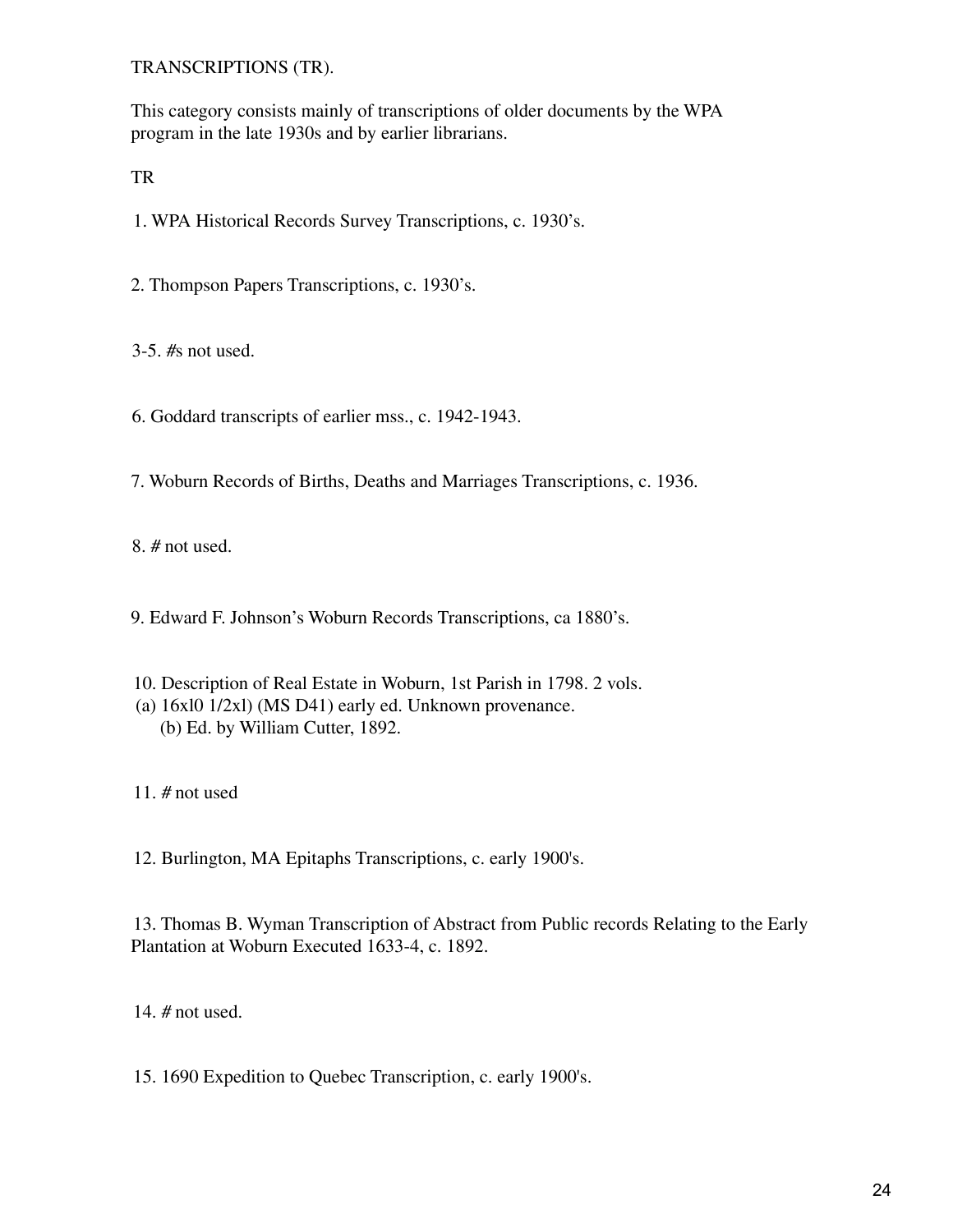WOBURN -GENERAL (WOB).

A catch-all category for materials of Woburn interest.

WOB

1. Annotated Diary of Samuel Thompson, c. 1907.

2. Woburn-related Documents Scrapbook, c. 1750's-1850's.

3. Woburn-related Printed Materials Collection, c.  $19<sup>th</sup>$ -20<sup>th</sup> centuries.

4. Marshall M. Tidd Collection, 1846-1861.

5. Woburn England Collection, 1878-1989.

6. Count Rumford Research Collection, 1799-1960.

7. Woburn-related Scrapbook Collection, 1859-1938.

8. 250th Anniversary of Woburn Collection, 1892.

9. Charles Goodyear Centennial Committee Collection, 1938-1941.

10. Warren Academy Papers, c. 1835-1903.

11. Horn Pond Raid Collection, 1944.

12. Postcard Collection, c. 1900-1960's.

13. Vertical Files - Biographical/Genealogical.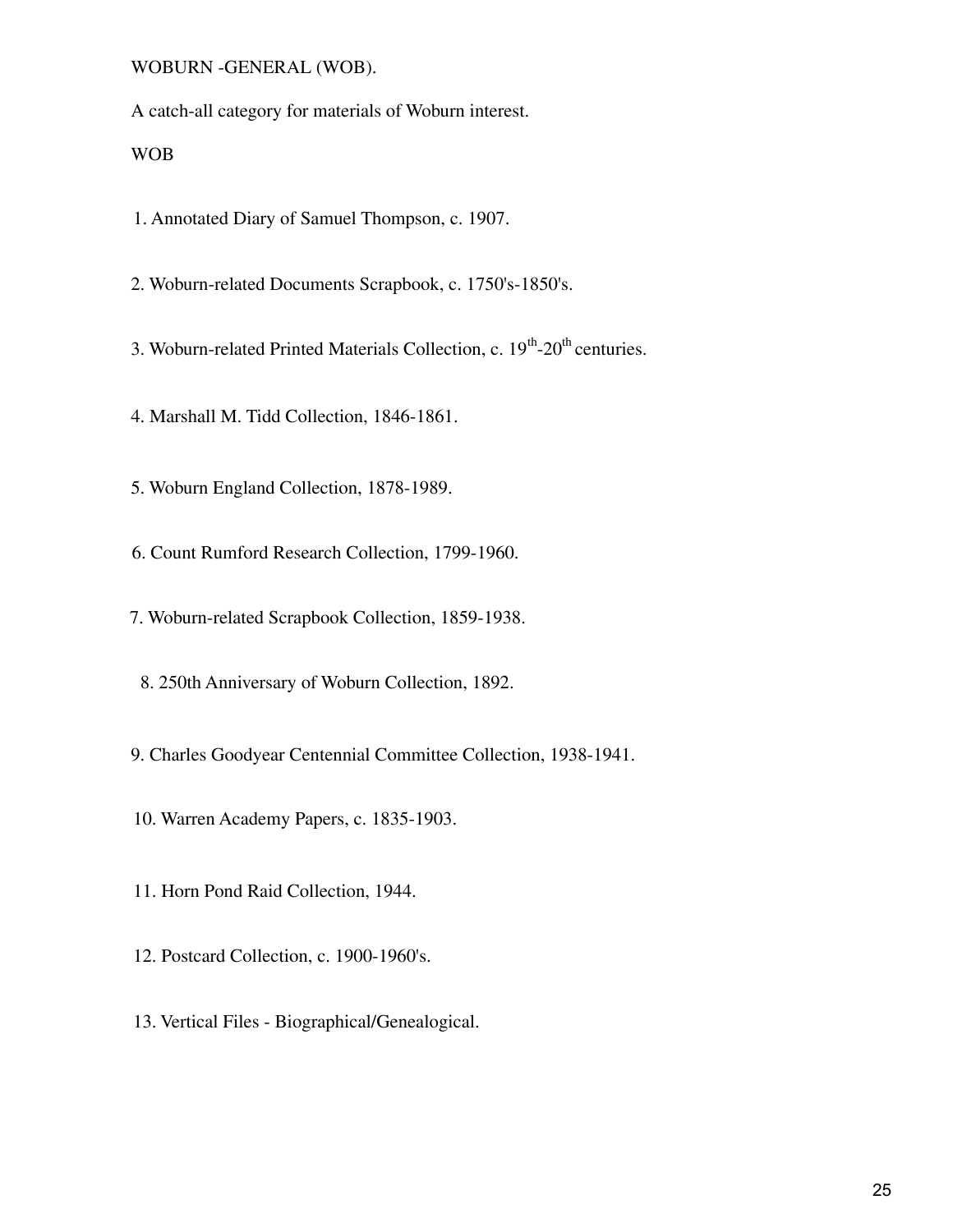#### WOBURN -GENERAL (WOB) Cont.

- 14. Vertical Files/Woburn Historical.
- 15. Dr. Harlow/Phineas Gage Collection, c. 1990's to present.
- 16. Marshall Johnson Collection, 1927, 1997.
- 17. Woburn-related Deeds, Probate Records and Legal Documents Collection, 1660-1832.
- 18. Henry P. Harrington Collection, c. 1860's-1920.
- 19. 325<sup>th</sup> Anniversary of Woburn Collection, 1967.
- 20. Boston and Lowell Railroad, Woburn Branch Collection, 1885.
- 21. Henry L. Andrews Scrapbook Collection, 1869-1918.
- 22. Waterman Brown Collection, c. late 19th century.
- 23. Woburn Social Library Papers, 1789-1808.
- 24. S. W. Abbott Drawing Collection, 1854-1904.
- 25. Invoices of the Produce Grown in Woburn Collection, 1821, 1831.
- 26. George Washington Bicentennial Committee Records, 1931-32.
- 27. Burbeen Free Lecture Fund Records, 1892-1915, 2005- present.
- 28. Burdett Family Papers, 1749-1885.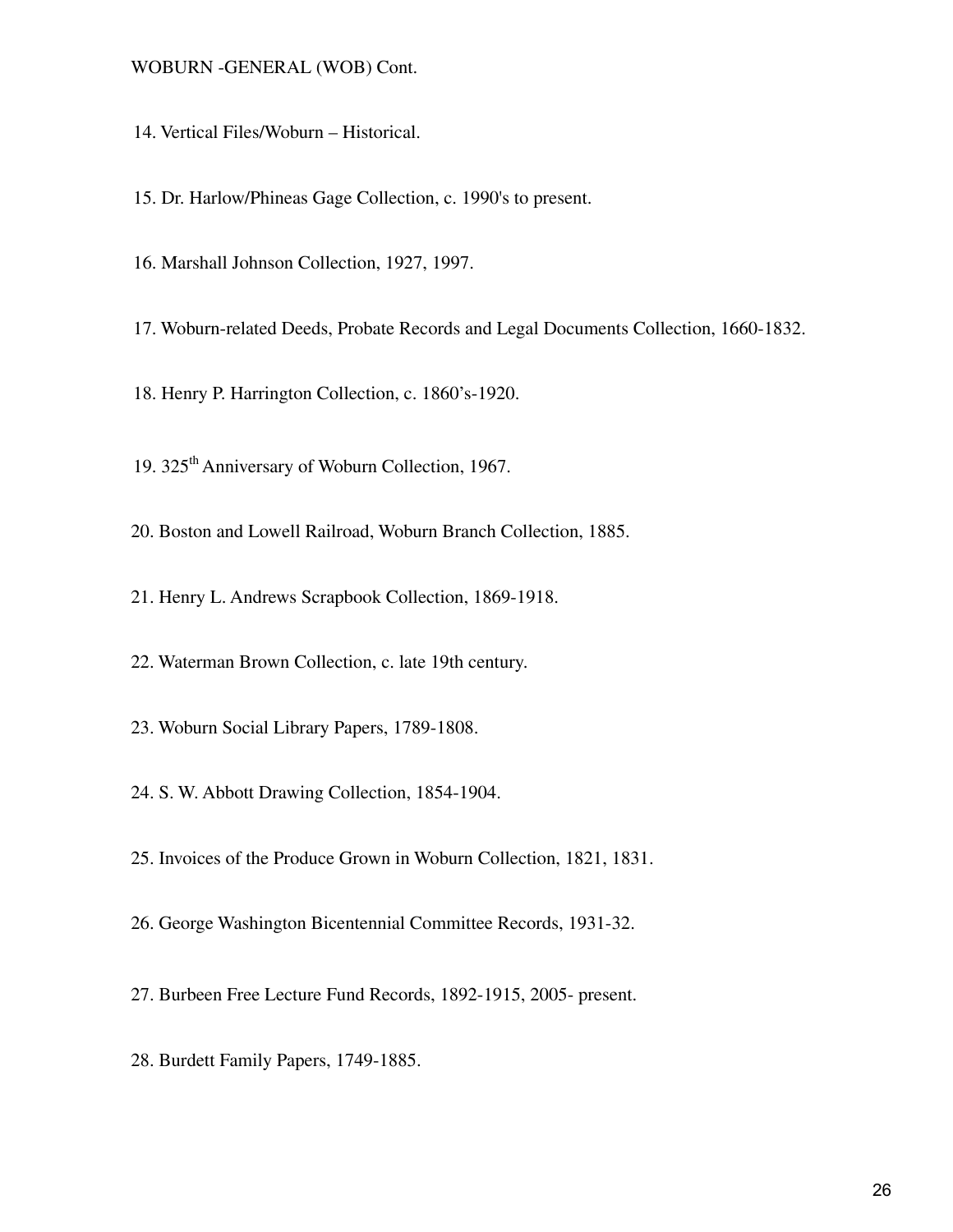#### WOBURN -GENERAL (WOB) Cont.

- 29. Anna Clapp Account Book, 1852-1858.
- 30. Woburn Correspondence Collection, 1840, 1923.
- 31. Pollution Survey of the Aberjona River Report, 1921-1922.
- 32. Woburn Post Office Records, 1811, 1873, 1887, 1910-1911, 1942.
- 33. Woburn Abolitionist Collection, 1855-56.
- 34. Railroad Ephemera Collection, 1846-1884.
- 35. Bowen Buckman Collection, n.d.
- 36. Tom Smith Collection, 1843-1951.
- 37. Niles Blackburn Collection, 1804, 1807, 1813, 1818, 1889, 1939.
- 38. L. Waldo Thompson Papers, 1934-35.
- 39. Woburn Elementary School Historical Scrapbooks, 1999.
- 40. William F. Bucknam's History of Stoneham Scrapbook, 1901.
- 41. Marcellus Littlefield Scrapbook Collection, 1875-1923.
- 42. Woburn High School Ephemera Collection, 1912-1979.
- 43. Woburn Five Cents Savings Bank Collection, 1900.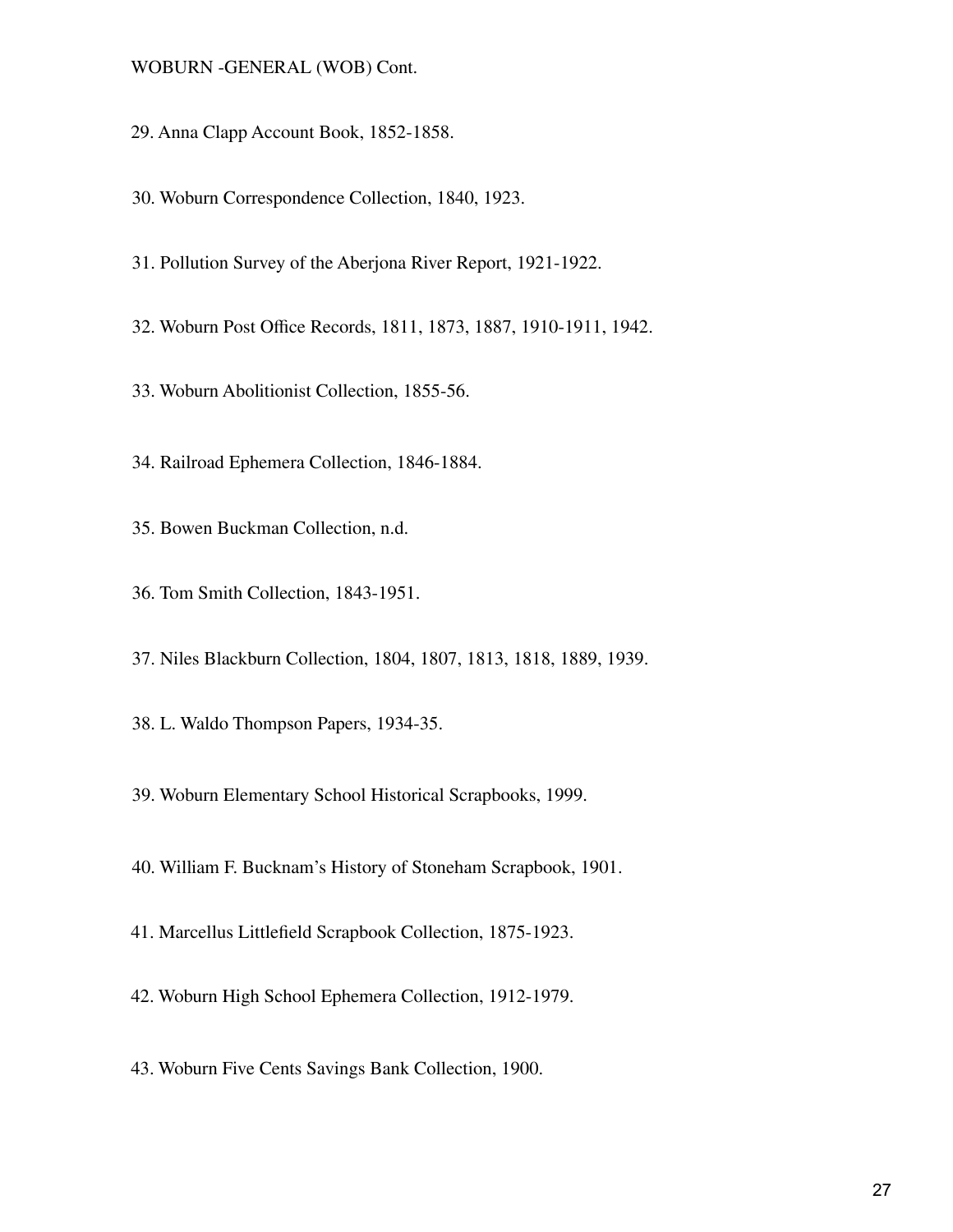WOBURN -GENERAL (WOB) Cont.

- 44. Edna Boutwell Puppet Show Playscripts, c. 1940-50's.
- 45. 375 Anniversary of Woburn Collection, 2017.
- 46. Woburn High School Class of 1945 Reunion Collection, 1945-2005.
- 47. Woburn Documents Collection, 18<sup>th</sup> century, 1744, 1780.
- 48. Woburn High School and Woburn Middle School Oral History Project, c.1990.
- 49. Carl Provost Sr.'s Woburn High School Baseball History Scrapbook, 1901-1980.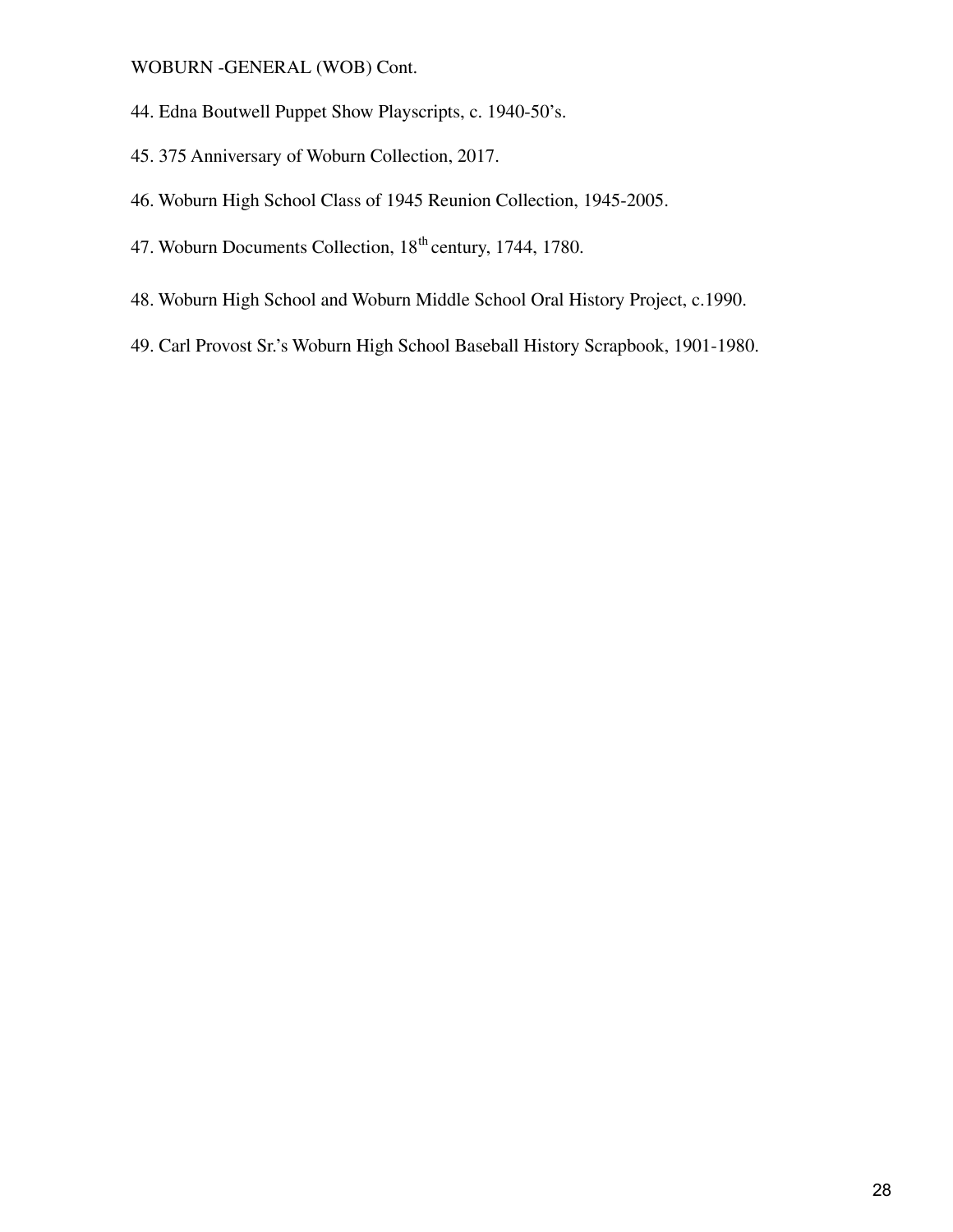# WOBURN PUBLIC LIBRARY RECORDS AND ARCHIVES (WPL).

Trustee minutes and files, diaries, annual reports, catalogs, inventories, shelf guide, bylaws, fiscal records, program materials, etc.

WPL

1. Historical Records: correspondence, list of books in historical collections, minutes, annual reports, deeds, 1856-2008.

2. Architectural, Engineering and Building Plans, 1962-2008.

3. Scrapbooks, 1920-2009.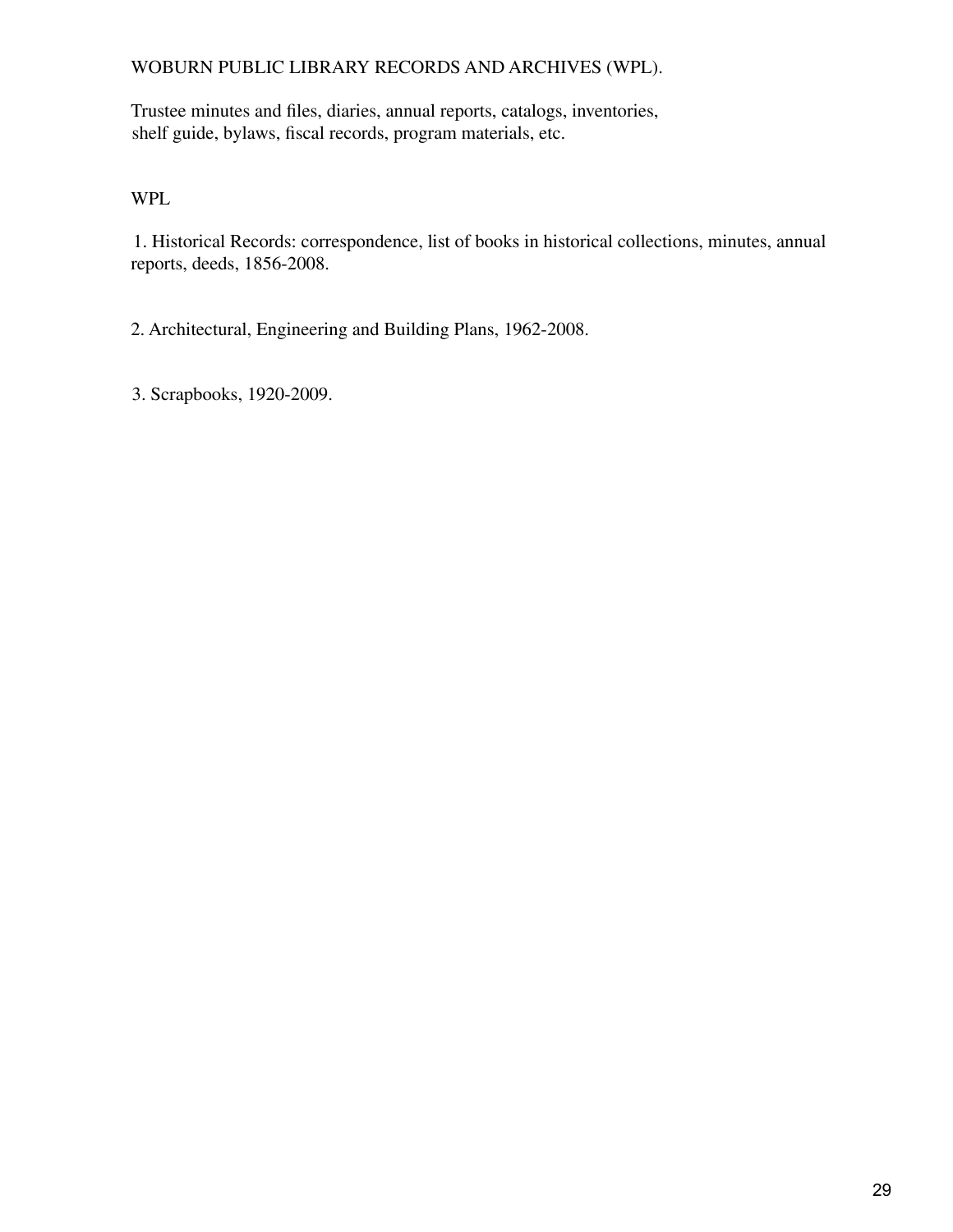## WYMAN COLLECTION

The records in the Wyman Collection were acquired by Nathan Wyman, former Woburn Town Clerk (1844-1873) and Postmaster (1861-1882). One of the Archives' first collections, it includes many early Woburn documents. The collection has its own organization and item-level index that can be used to access the documents. The papers are separated into the following four general subgroups:

WY-A Family Papers WY-B Military Records WY-C Transcriptions WY-D Business Records

WY-A*/*

Carter (Wilmington) Family papers. 1803-48. [WY 18/2] Deeds. 1745-1800. [WY 18/3]

Carter (Woburn). 1712-1764. [WY 15/41-58]

Coolidge. 1797-1838. [WY 1/1-42]

Eaton. 1741-1852. [WY 17/108]

Flagg. 1785-1828. [WY 1/43-55]

Fowle. 1671-1859. [WY 1/56-236; WY 2/1-146] Frost (Cambridge).

1795-1806. [WY 15/27-40]

Johnson. 1774; 1783-1839. [WY 16/50-63; Josiah Ezikaal [WY30]

Lille. 1691-1801. [WY 2/147-175]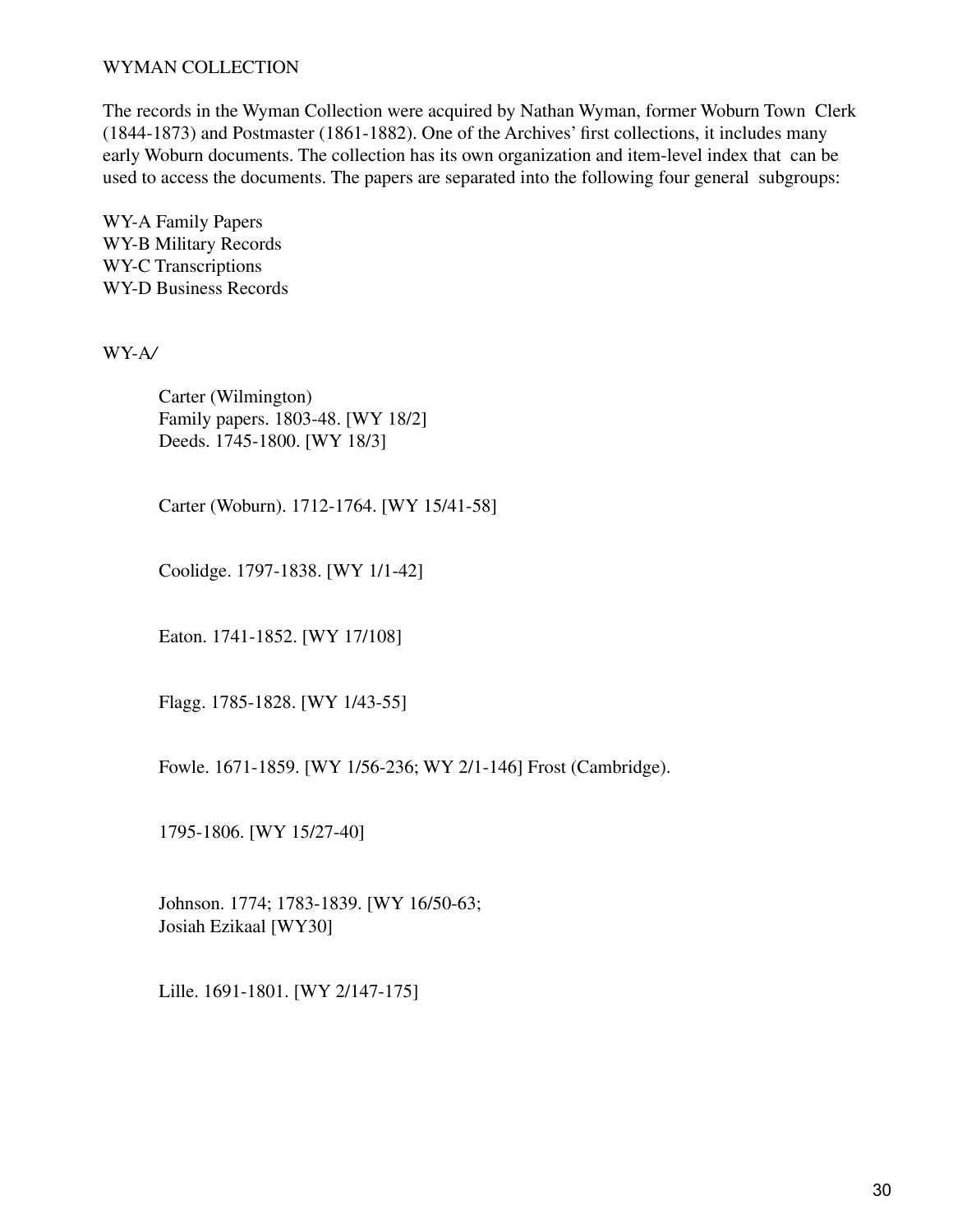#### WYMAN PAPERS - WY-A*/* Cont.

Page. 1729-1819. [WY 3/1-180]

Richardson Papers, 1678-1845. [WY 5/464-510; WY 6/1-128]

Samuel Sewall. Original ms. [WY Book M] of History of Woburn.

Simonds "and others". 1677-1862. [WY 6/129-162; WY 7/1-79]

Leonard Thompson law firm records [WY 22-26] and personal papers

Abijah Thompson papers. 1784-1823. [WY 17/1-107.]

Cyrus Thompson papers 1824. [WY 16/65]

Wade. 1806-1845. [WY 8/136-225; WY 9/1-175]

Winn Family Papers 1676-1799. [WY 10/1-75]. (Family papers. 18th-19th c. Includes minutes of Concord Revolutionary Committee 1786.)

Moses Winn. 1831-6. [WY 16/66]

Wright. Will of John Wright. [WY 16/64] 30 Dec. 1684. One document.

Wyman family documents: deeds, wills, [WY 10/76-120 WY 13/1-196]estate inventories, etc. 1678-1833[?] [WY 11/1-176 WY 14/1-222] [WY 12/1-213 WY 15/1-26]

Nathan Wyman. Letters to, transcripts by, deeds, notes. 8 pp.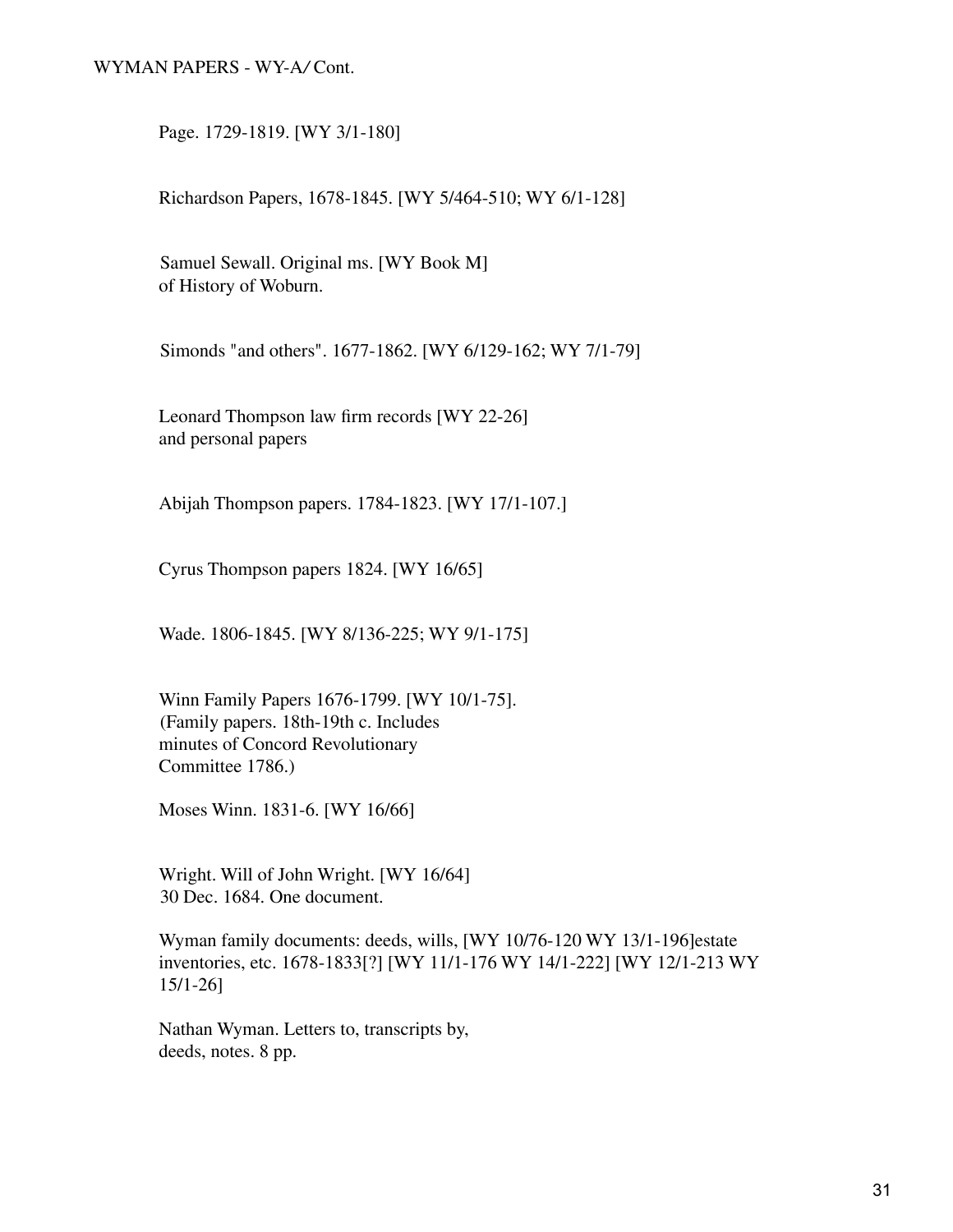### WYMAN PAPERS - WY-A*/* Cont.

Index to Names in the Nathan Wyman [1 volume] Collection.

#### WY-B/

Index to Civil War Names in the Wyman Collection, [1 volume] for boxes 27, 28.

Return of deaths of Woburn soldiers including cause [WY 27/1-84] and place of death.

Papers relating to enlistment, discharge, [WY 27/85-516] etc. pertaining to application for state aid.

Medical examinations of recruits. [WY 28/1-105]

Miscellaneous papers relating to Woburn [WY 28/106-122 [?] volunteers.

Rolls and musters. [WY 28/123-128] Woburn Volunteers in the Civil War, 1861-65.

[Volumes A-H, 8 vols.] "Chronicles of the Times of Trial" Manuscript. [1 volume]

East Company orderly book. 1794-1828. [See account book W]

Continental Army (Woburn). 1774-1824. [WY indexed by surname] 959 documents.

## WY-C/

Nathan Wyman Transcriptions. "Woburn Historical Data".

-"Miscellaneous Papers"

-"Certified Lists of Marriages where One or Both Parties were Residents of Other Towns"

-"Parish mostly"

-Record of Deaths in Woburn Kept by Deacon Benjamin Wyman", 1815-32.